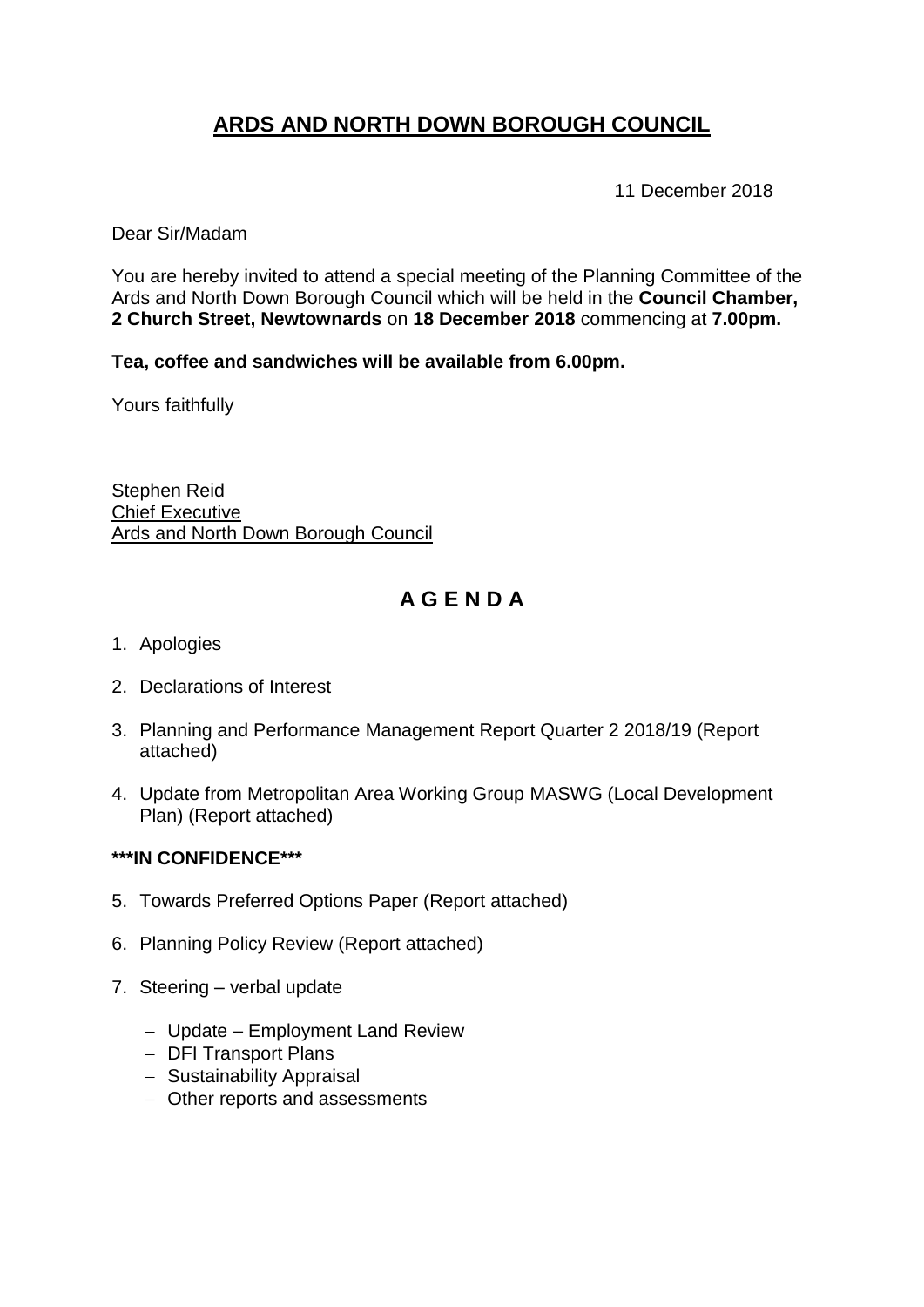# **MEMBERSHIP OF PLANNING COMMITTEE (15 MEMBERS)**

| <b>Alderman Carson</b>            | <b>Councillor Cathcart (Chairman)</b> |
|-----------------------------------|---------------------------------------|
| Alderman Fletcher                 | <b>Councillor Dunne</b>               |
| <b>Alderman Gibson</b>            | <b>Councillor Hunter</b>              |
| Alderman Girvan                   | <b>Councillor McClean</b>             |
| Alderman Graham                   | <b>Councillor McIlveen</b>            |
| <b>Alderman Henry</b>             | <b>Councillor Thompson</b>            |
| Alderman Keery                    | <b>Councillor Walker</b>              |
| Alderman McDowell (Vice Chairman) |                                       |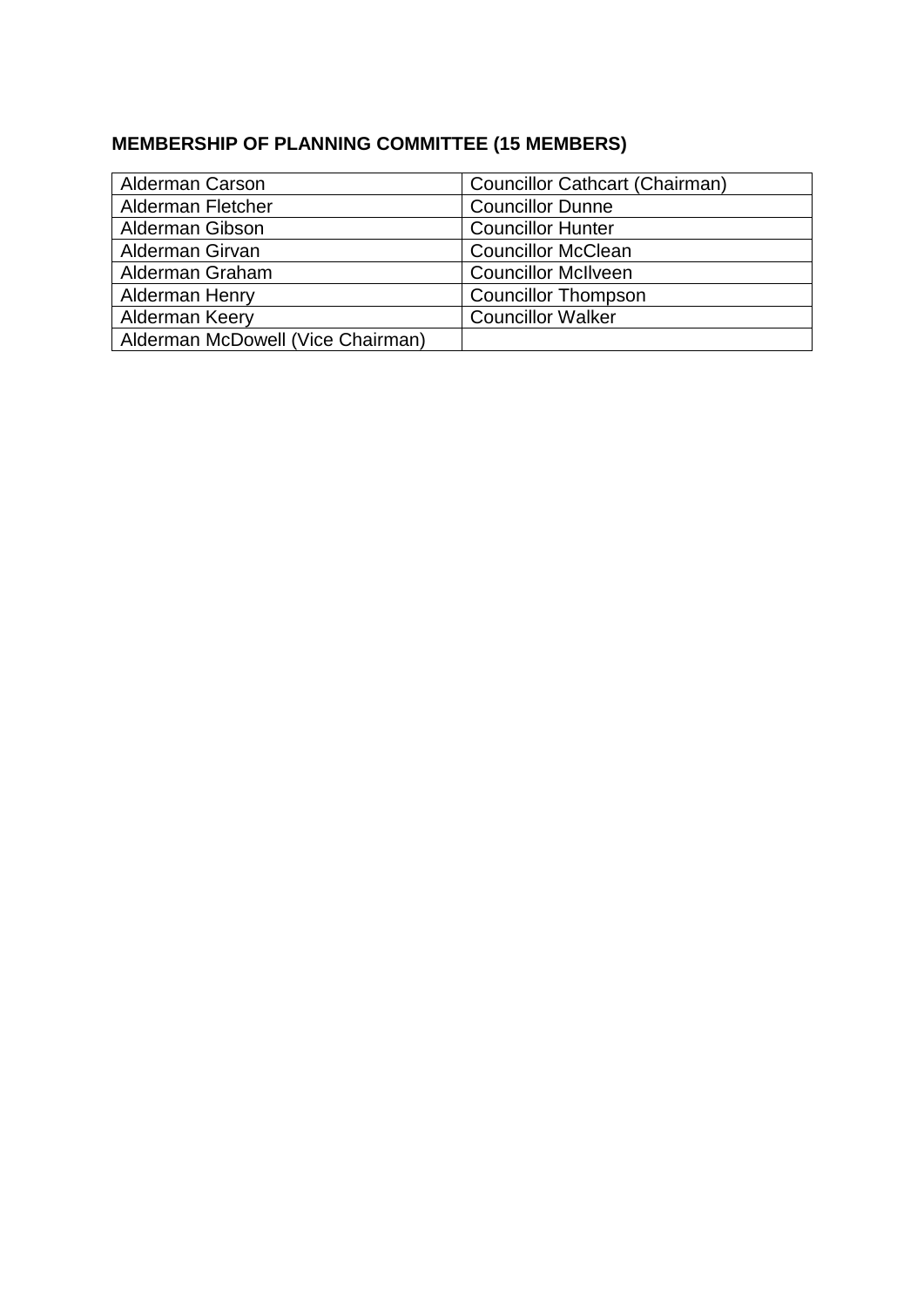# **ITEM 3**

# **Ards and North Down Borough Council**

| <b>Report Classification</b>   | Unclassified                                       |
|--------------------------------|----------------------------------------------------|
| Council/Committee              | <b>Planning Committee</b>                          |
| Date of Meeting                | 18 December 2018                                   |
| <b>Responsible Director</b>    | Director of Regeneration, Development and Planning |
| Responsible Head of<br>Service | Head of Planning                                   |
| Date of Report                 | 30 November 2018                                   |
| File Reference                 |                                                    |
| Legislation                    | <b>Local Government Act 2014</b>                   |
| Section 75 Compliant           | Yes X                                              |
| Subject                        | Planning and Performance Management Qtr 2 2018/19  |
| Attachments                    |                                                    |

### **Context**

Members will be aware that Council is required, under the Local Government Act 2014, to have in place arrangements to secure continuous improvement in the exercise of its functions. To fulfil this requirement Council approved the Performance Management Policy and Handbook. The Performance Management Handbook outlines the approach to Performance Planning and Management process as:

- Community Plan published every 10-15 years
- Corporate Plan published every 4 years (2015-2019 plan in operation)
- Performance Improvement Plan (PIP) published annually (2018/19 plan published 30 June 2018)
- Service Plan developed annually (approved April 2018)

The Corporate Plan 2015-19 sets out 17 objectives for the plan period based on themes of People, Place, Prosperity and Performance. The Council's 16 Service Plans outline how each respective Service will contribute to the achievement of the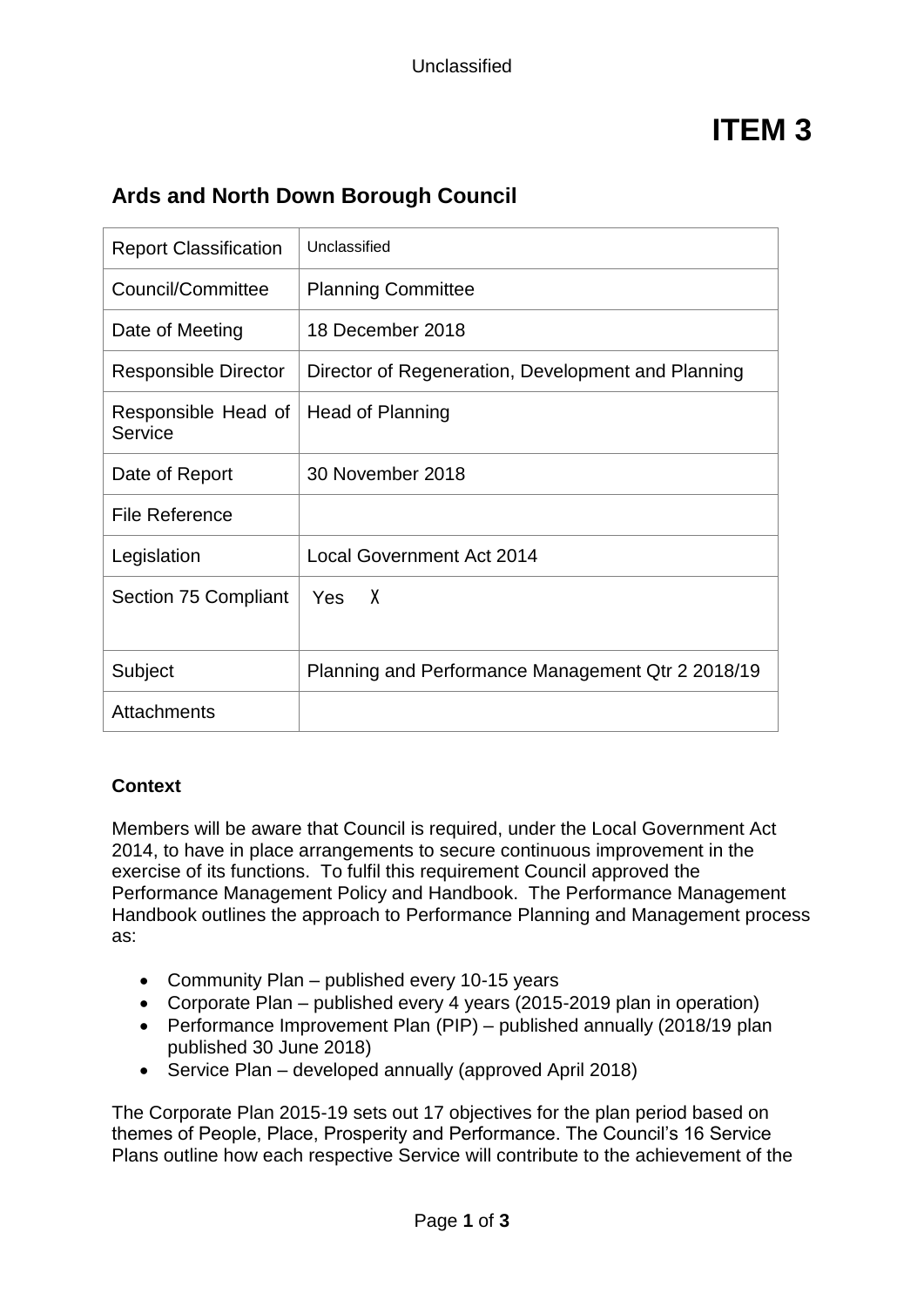#### Unclassified

Corporate objectives including, but not limited to, any relevant actions identified in the PIP.

#### **Reporting approach**

The Service Plans will be reported to relevant Committees on a quarterly basis as undernoted:

| Reference      | <b>Period</b>      | <b>Reporting Month</b> |
|----------------|--------------------|------------------------|
| Quarter 1 (Q1) | April – June       | September              |
| $\sqrt{Q^2}$   | July - September   | December               |
| Q3             | October – December | March                  |
| Q4             | January - March    | June                   |

The report for the first Quarter of 2018/19 is attached.

#### **Key points to note:**

- Spend against budget is currently recorded as 82.6% as a result of existing vacancies still in the process of being backfilled. The Department is also awaiting a number of invoices being submitted in relation to legal fees and arboriculturalist fees for work undertaken.
- Staff attendance figures can be accounted for by staff off on long term sick absences

#### **Key achievements:**

• Further updates have been added to the Planning webpages to assist members of the public in self-service and will continue to be developed further to provide answers to frequently asked questions. Surveys are continuing as appropriate on the review of TPOs to ensure legal coverage.

#### **Emerging issues:**

• The protocol between Building Control and Planning continues to be developed further, and a fulltime planning officer is now in place to review Building Control applications to ascertain whether planning permission was required, and if in place that it reflects the details of the permission.

#### **Action to be taken:**

• Appropriate recruitment to be undertaken to ensure backfilling of vacant posts.

#### **RECOMMENDATION**

It is recommended that the Committee notes this report.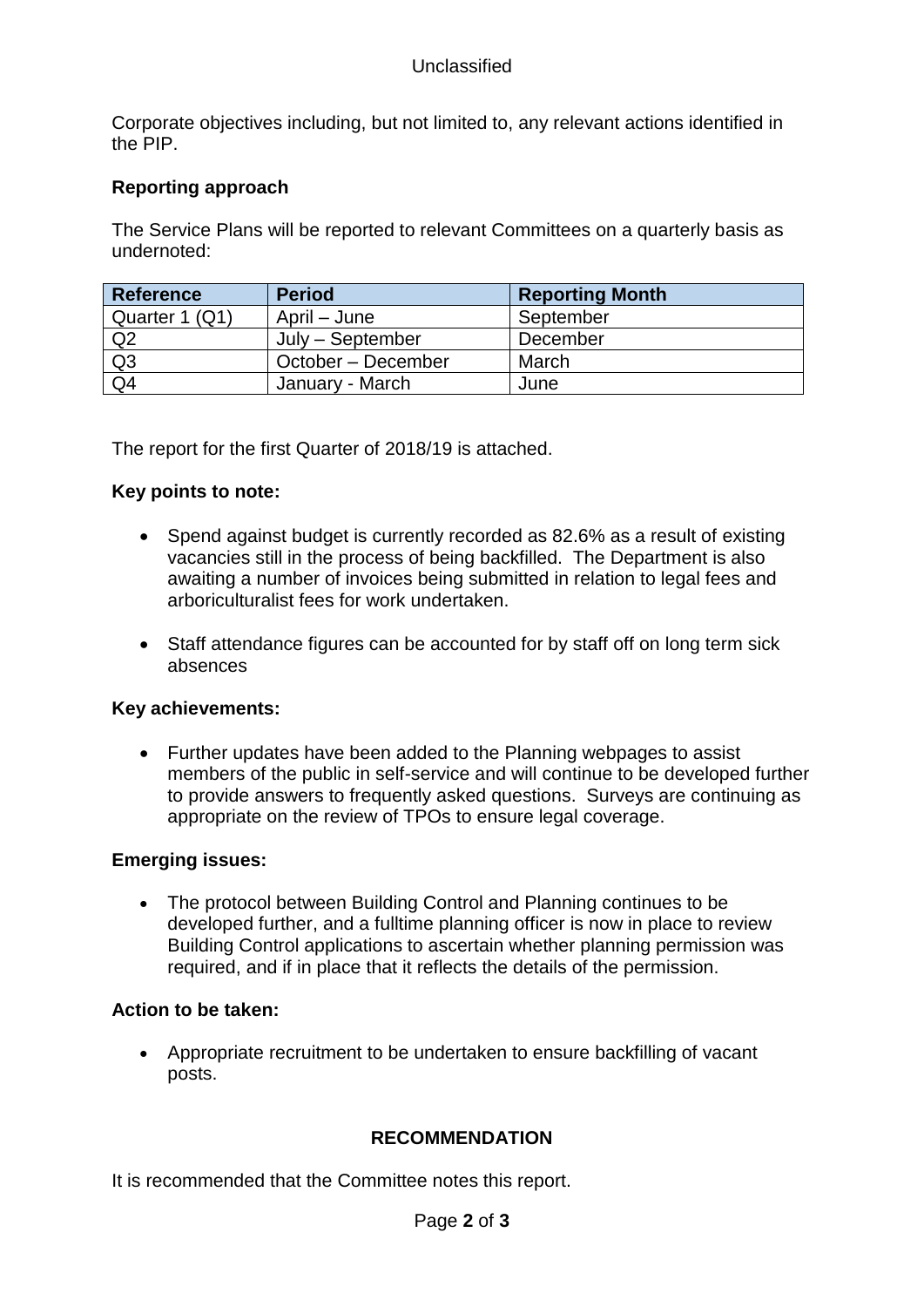#### Unclassified

# **Quarterly Performance Report - Planning**

### **Generated on:** 30 November 2018

# **Last Update** Q2 2018/19

| <b>Performance</b><br>Data Traffic<br><b>Light Icon</b> | <b>PI Short Name</b>                                                                                  | <b>Performance Data</b><br><b>Current Value</b> | <b>Performance Data</b><br><b>Current Target</b> |
|---------------------------------------------------------|-------------------------------------------------------------------------------------------------------|-------------------------------------------------|--------------------------------------------------|
|                                                         | % spend against budget                                                                                | 86.22%                                          | 100%                                             |
|                                                         | % staff attendance                                                                                    | 93.62%                                          | 95%                                              |
|                                                         |                                                                                                       |                                                 |                                                  |
| $\blacktriangleright$                                   | % staff reporting regular annual Pride and Performance conversations                                  | 80%                                             | 80%                                              |
|                                                         | % of Building Control applications checked against Planning approvals                                 | 30%                                             | 85%                                              |
| $\blacktriangledown$                                    | % of Planning pages on website updated                                                                | 50%                                             | 50%                                              |
|                                                         | Undertake health and condition surveys of all existing historical Tree Preservation Order (TPO) sites | 30%                                             | 100%                                             |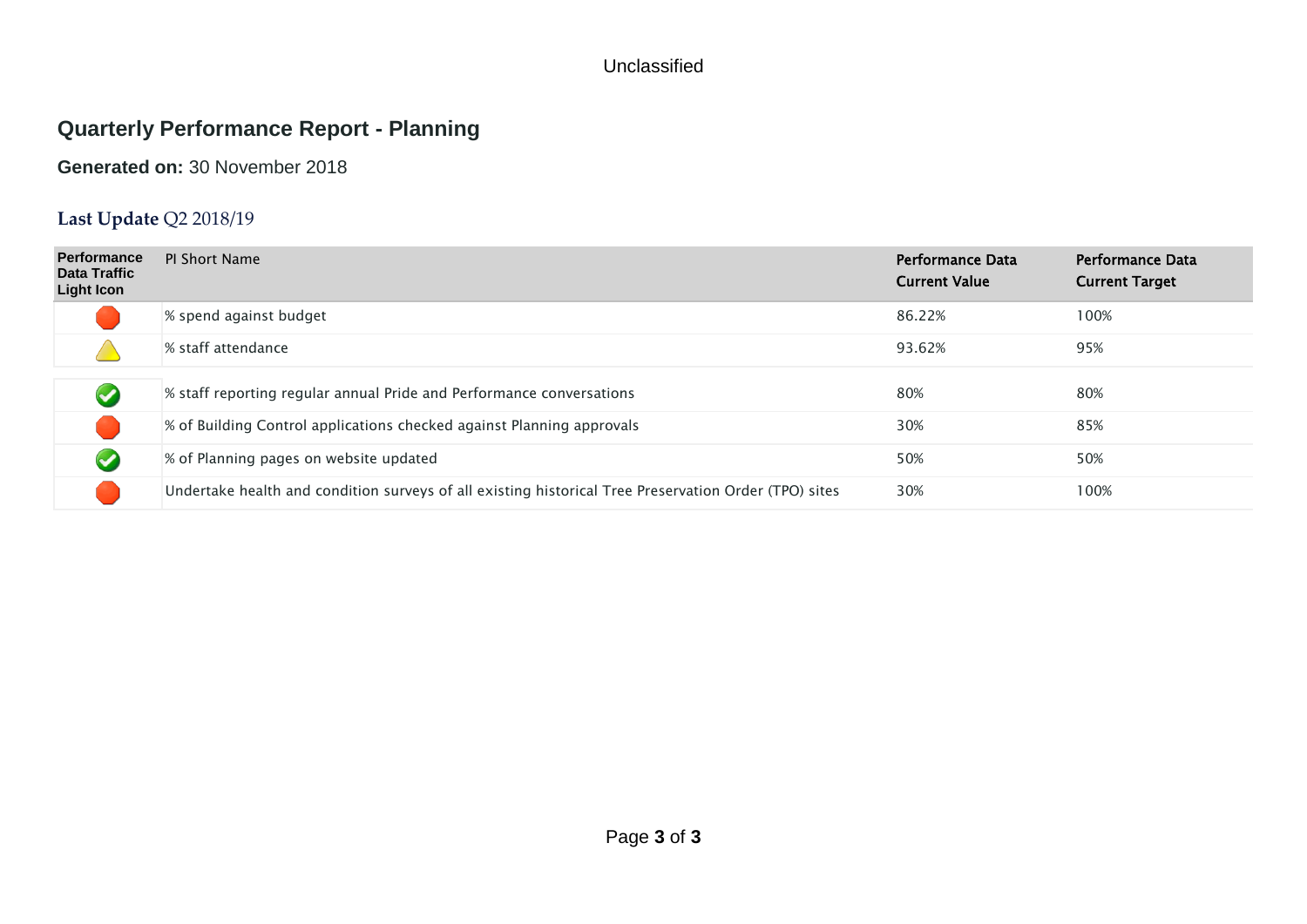# **Ards and North Down Borough Council**

| <b>Report Classification</b>   | Unclassified                                                                                                              |
|--------------------------------|---------------------------------------------------------------------------------------------------------------------------|
| Council/Committee              | <b>Planning Committee</b>                                                                                                 |
| Date of Meeting                | 18 December 2018                                                                                                          |
| <b>Responsible Director</b>    | Director of Regeneration, Development and Planning                                                                        |
| Responsible Head of<br>Service | Head of Planning                                                                                                          |
| Date of Report                 | 03 December 2018                                                                                                          |
| <b>File Reference</b>          |                                                                                                                           |
| Legislation                    | The Planning Act (Northern Ireland) 2011; The Planning<br>(Local Development Plan) Regulations (Northern<br>Ireland) 2015 |
| Section 75 Compliant           | <b>No</b><br><b>Yes</b><br>$\boxtimes$<br>Other $\square$<br>П<br>If other, please add comment below:                     |
| Subject                        | Update from Metropolitan Area Spatial Working Group<br><b>MASWG (Local Development Plan)</b>                              |
| <b>Attachments</b>             | Item 4a - MASWG September 2018 minutes agreed.<br>Item 4b - Agenda December 2018<br>Item 4c - Terms of Reference          |

#### **1.0 Background**

1.1 Members shall be aware that the Council participates in a joint working group entitled the Metropolitan Area Spatial Working Group (MASWG) linked to the preparation of LDPs comprising the planning authorities in the Metropolitan area (Belfast City Council, Antrim and Newtownabbey Borough Council, Lisburn and Castlereagh City Council, Mid and East Antrim Borough Council and Ards and North Down Borough Council). Aldermen Gibson and McDowell were nominated to serve on the working group.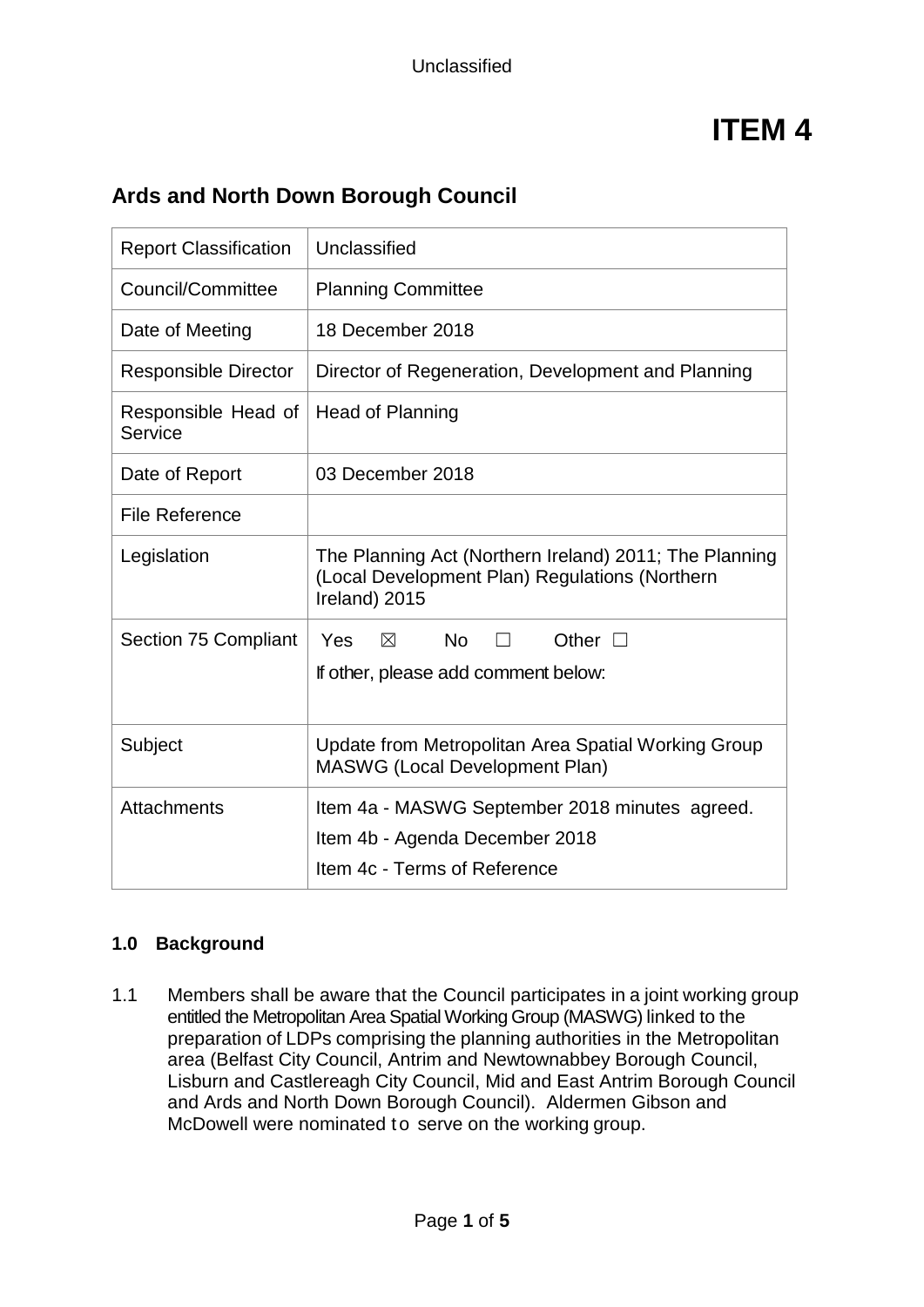#### **2.0 Update from meeting held December 2018**

- 2.1 The sixth meeting of MASWG was hosted by Antrim and Newtownabbey in Mossley Mill on 3 December 2018. Minutes from the previous meeting held in September were agreed (attached at Item 4a).
- 2.2 The meeting was also attended by the Department for Infrastructure (DfI) Strategic Planning section and Transportation and Modelling Unit; Northern Ireland Housing Executive (NIHE), Translink and Invest NI.
- 2.3 The agenda for 3 December 2018 meeting is attached at Item 4b. Agenda items set out below were fully discussed.

#### • **Update from Councils – stages of progression**

Councils gave round table updates and noted slippage in timetables and revisions which were forthcoming. Belfast City Council made reference to consultation complete on its Draft Plan Strategy.

#### • **Update from consultees – Housing**

NIHE hopes to publish affordable housing policies in conjunction with DfC in near future. NIHE has also commissioned research on housing market areas (based on travel to work areas rather than council boundaries). Greater Belfast housing market data about to be tendered – hope to have next summer in time for Local Policies Plans.

 NIHE referred to expected practice note and intention to have draft finalised before the end of this year.

#### • **Update from consultees – Transportation**

DFI Transportation Planning and Modelling Unit provided update on the Belfast Metropolitan Transport Strategy (BMTS). The first board meeting was held in August and signed off methodology for modelling work. Detailed modelling which was expected to complete by end of year has been delayed. First draft of BMTS now expected in Quarter 2 of 2019/20 (rather than Quarter 1), with around 6 months to finalise, taking account of the public consultation.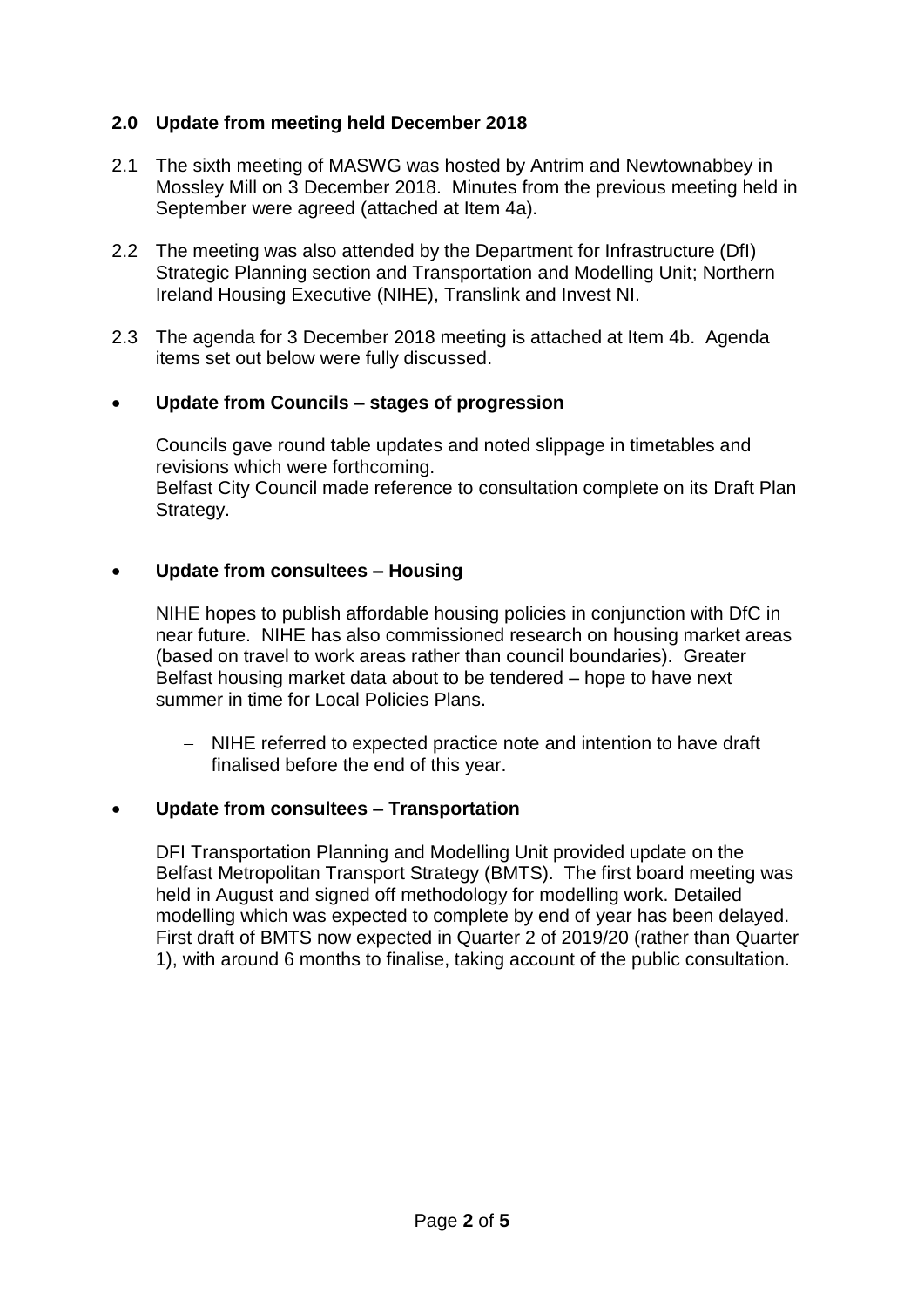# **Preliminary Programme**

| <b>Transport Strategy</b>                         | Delivery date         |
|---------------------------------------------------|-----------------------|
| <b>BMTS Modelling Report</b>                      | Q2 2019               |
| <b>Draft BMTS</b>                                 | Q3 2019ii             |
| <b>NWTS Modelling Report</b>                      | Q1 2019               |
| <b>Draft NWTS</b>                                 | Q3 2019               |
| <b>Draft RSTNTP</b>                               | Q1 2019               |
| Draft Fermanagh & Omagh LTS                       | Q3 2018               |
| <b>Draft Mid &amp; East Antrim LTS</b>            | Q4 2018               |
| Draft Antrim & Newtownabbey<br><b>LTS</b>         | Q4 2018               |
| Draft Lisburn & Castlereagh LTS                   | Q1 2019               |
| Draft Ards and North Down LTS                     | Q1 2019               |
| Draft Armagh, Banbridge &<br><b>Craigavon LTS</b> | Q3 2019iii            |
| <b>Draft Causeway Coast &amp; Glens LTS</b>       | Q3 2019 <sup>iv</sup> |
| <b>Draft Mid Ulster LTS</b>                       | Q4 2019 <sup>v</sup>  |
| Draft Newry, Mourne & Down LTS                    | Q4 2019 <sup>vi</sup> |

i Subject to the resolution of technical issues

ii Subject to the resolution of technical issues

iii To be commissioned Q1 2019 <sup>iv</sup> To be commissioned Q1 2019

<sup>v</sup> To be commissioned Q2 2019

<sup>vi</sup> To be commissioned Q2 2019

#### • **Update from consultees – Transportation**

Local Transportation Studies – Initial draft for Ards and North Down Borough Council expected end November 2018. Detailed modelling which was expected by end of December 2018 is now expected 2019 (April). Engagement with Councils to follow.

 Translink referred to need for park and ride sites to complement the Belfast Rapid Transit in adjacent areas – cross boundaries.

#### • **Role of Group**

The role of the group was discussed in round-table fashion. Terms of reference (attached at Item 4c) may be re-visited at another date. The lack of ability of the group to make decisions was raised by some in relation to how the group would seek to achieve consensus as outlined in the ToR. DFI has questioned the 'working together' aspect of the group in relation to LPD development. Councils expressed view that going beyond would give rise to governance arrangements. Councils acknowledged there was no formal duty to co-operate, however, the working group provided for discussion. Issue to be re-visited.

#### • **Affordable Housing**

Issues discussed around section 76 agreements (legal agreements) on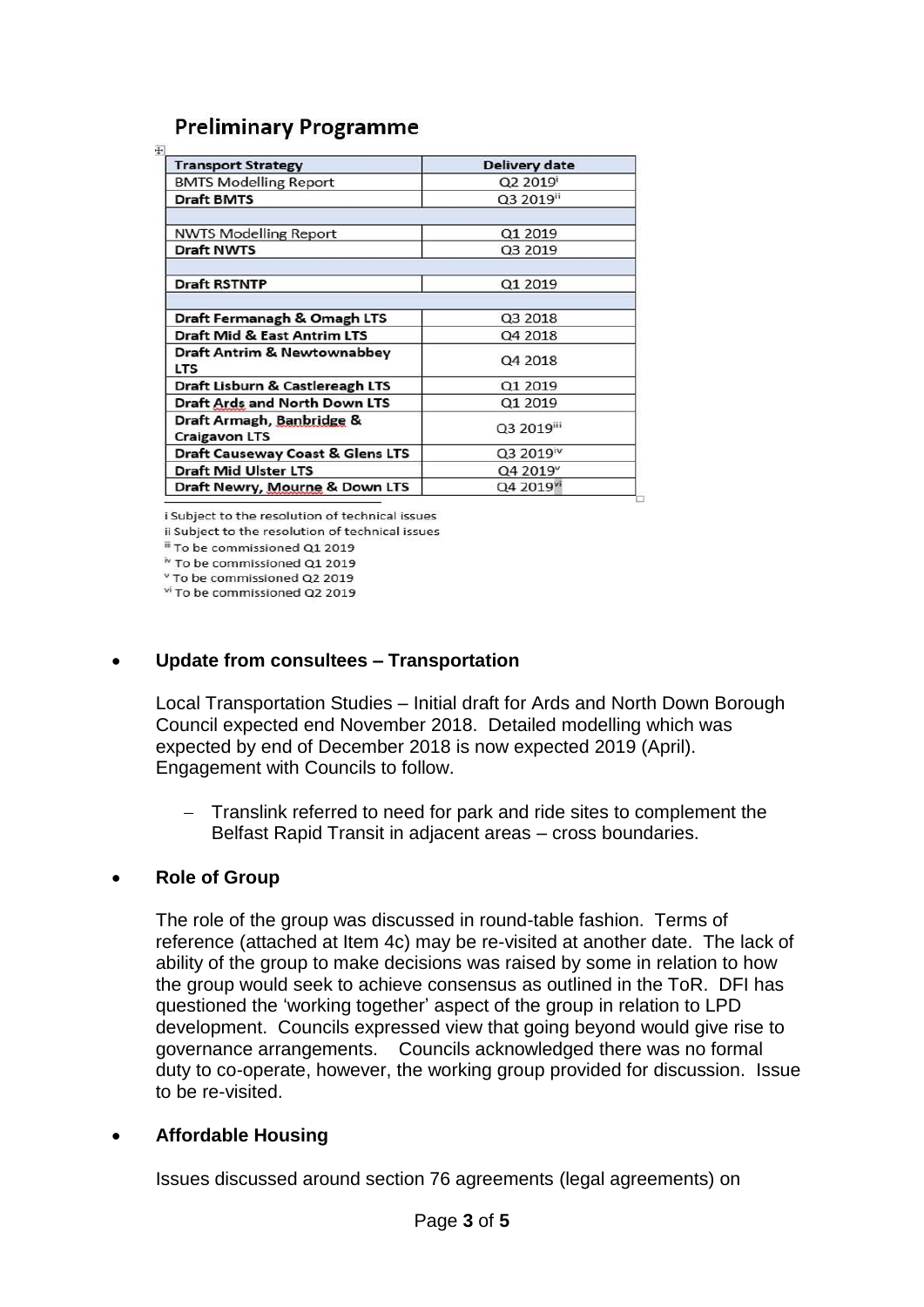transferring land. Simple criteria for Affordable Housing will not cut it. Requires back up.

#### • **Distribution of Housing Growth**

Belfast City Council outlined that its growth strategy as published was ambitious. Referred to issues which may need resolved at Local Policies Plan stage. Various councils referred to levels of commitments as baseline position – having skewing effect on Housing Growth Indicators.

#### • **Timetables**

Councils present indicated various revisions required to timetables. DFI asked to be copied in on any working revisions, similarly consultees INI and NIHE requested same.

#### • **Employment Land Reviews**

Councils outlined work which had been commissioned in this matter.

#### • **Sprucefield Shopping Centre**

Belfast City Council drew attention to a planning application which had recently been submitted to Lisburn and Castlereagh City Council. LCCC representatives responded that representations for this planning application are being received in normal way.

- $-$  For Members' information the application is being dealt with under planning reference: LA05/2018/1061/O
- The proposal is for: Erection of new buildings for retail use (Class A1) and restaurant and hotel uses (both Sui Generis). Alteration of existing vehicular access and egress arrangements. Reconfiguration of existing, and provision of new internal vehicle, pedestrian and cycle routes, Landscaping and Public Realm. Reconfiguration of public and staff car parking area, servicing arrangements and other ancillary works and operations.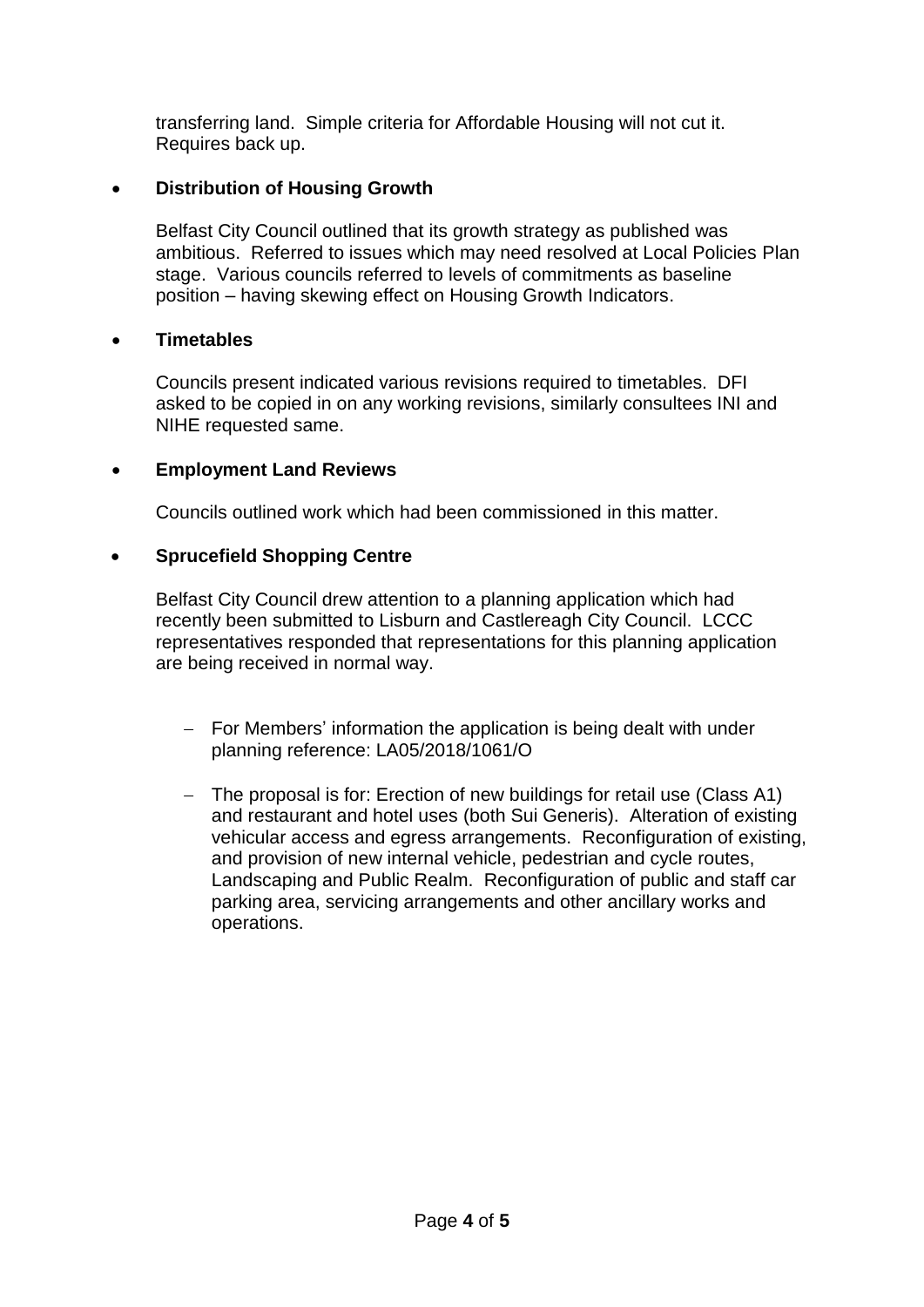

Proposed Siting and Indicative Floor Plan Parameters from application

#### 2.4 **Main outcomes of the meeting**

- Dfl Transport Modelling Unit indicated delay to programme of Transport Plans. The governance group would receive correspondence shortly to that effect;
- Revision of timetables by Councils discussed;
- Affordable housing guidance to be issued by NIHE;
- Terms of reference to be discussed again/revisited;
- BCC concerned with Sprucefield application.
- 2.5 A copy of the meeting minutes will be presented to Members once agreed.

### **3.0 Next meeting**

3.1 A further meeting is arranged for 4 March 2019, to be hosted by Belfast City Council.

#### **Recommendation:**

That Members note the content of this report and attachments.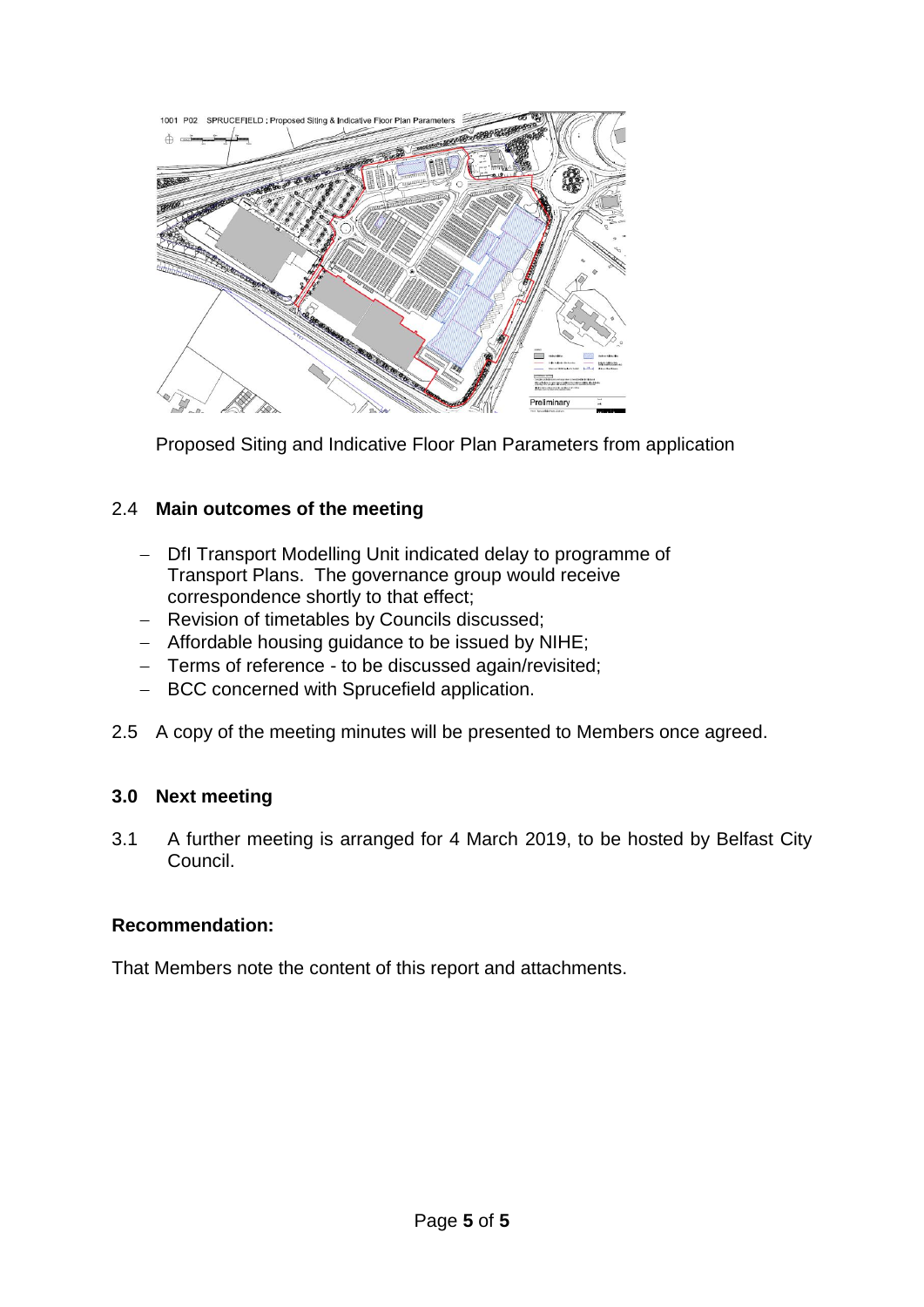# **APPENDIX 4a**

# Metropolitan Area Spatial Working Group

J.

## 17 September 2018

# The Braid, Ballymena

#### **MINUTES**

| <b>Present</b>                                                                                                                                                                                                                                                                                                                                                 |                                                                                                                                                                                                                                                | <b>Apologies</b>                                                                                                                                                                            |
|----------------------------------------------------------------------------------------------------------------------------------------------------------------------------------------------------------------------------------------------------------------------------------------------------------------------------------------------------------------|------------------------------------------------------------------------------------------------------------------------------------------------------------------------------------------------------------------------------------------------|---------------------------------------------------------------------------------------------------------------------------------------------------------------------------------------------|
| Cllr Paul Reid (MEABC)<br>Michael Francey (MEABC)<br>Paul Duffy (MEABC)<br>Alderman Robert Gibson<br>(Ards&NDBC)<br>Alderman Alan McDowell<br>(Ards&NDBC)<br>Leona Maginn (Ards&NDBC)<br>Deirdre Watson (Translink)<br>Keith Sutherland (BCC)<br>Dermot O'Kane (BCC)<br>Graham Cardwell (INVEST NI)<br><b>Catherine Blease (NIHE)</b><br>Sophie Matthews (SES) | Sharon Mossman (ANBC)<br>Simon Thompson (ANBC)<br>Conor Hughes (LCCC)<br>Lois Jackson (LCCC)<br>Susan Wilkin (Dfl)<br>Suzanne Bagnall (Dfl)<br>Tony Rafferty (Dfl TPMU)<br>Maire Clarke (MEABC)<br>Keith Irwin (MEABC)<br>Ronan Mullan (MEABC) | Ann McCullough (ANDBC)<br>Georgina Thurgate (NIEA, NED)<br><b>Cllr Fraser Agnew (ANBC)</b><br><b>Cllr Henry Cushinan (ANBC)</b><br><b>Cllr Matt Garrett (BCC)</b><br>Linda Williams (MEABC) |

| Item | <b>Minutes</b>                                                                                                                                                                                                                                                                                                                                                                                                                  | <b>Actions</b> |
|------|---------------------------------------------------------------------------------------------------------------------------------------------------------------------------------------------------------------------------------------------------------------------------------------------------------------------------------------------------------------------------------------------------------------------------------|----------------|
| 1.0  | <b>Introductions / Apologies</b>                                                                                                                                                                                                                                                                                                                                                                                                |                |
|      | The Chair, Cllr Paul Reid welcomed everyone, noted apologies and around<br>۰<br>the table introductions took place.<br>The Chair thanked Belfast City Council for their anticipated presentations and<br>$\bullet$<br>congratulated them on their publication. He highlighted the impact this Plan<br>Strategy would have on the neighbouring councils in attendance. An overview<br>of the meeting's agenda was then provided. |                |
| 2.0  | <b>Minutes / Actions</b><br>Minutes of the previous meeting on the 13 April 2018 were noted and<br>٠<br>agreed.                                                                                                                                                                                                                                                                                                                 |                |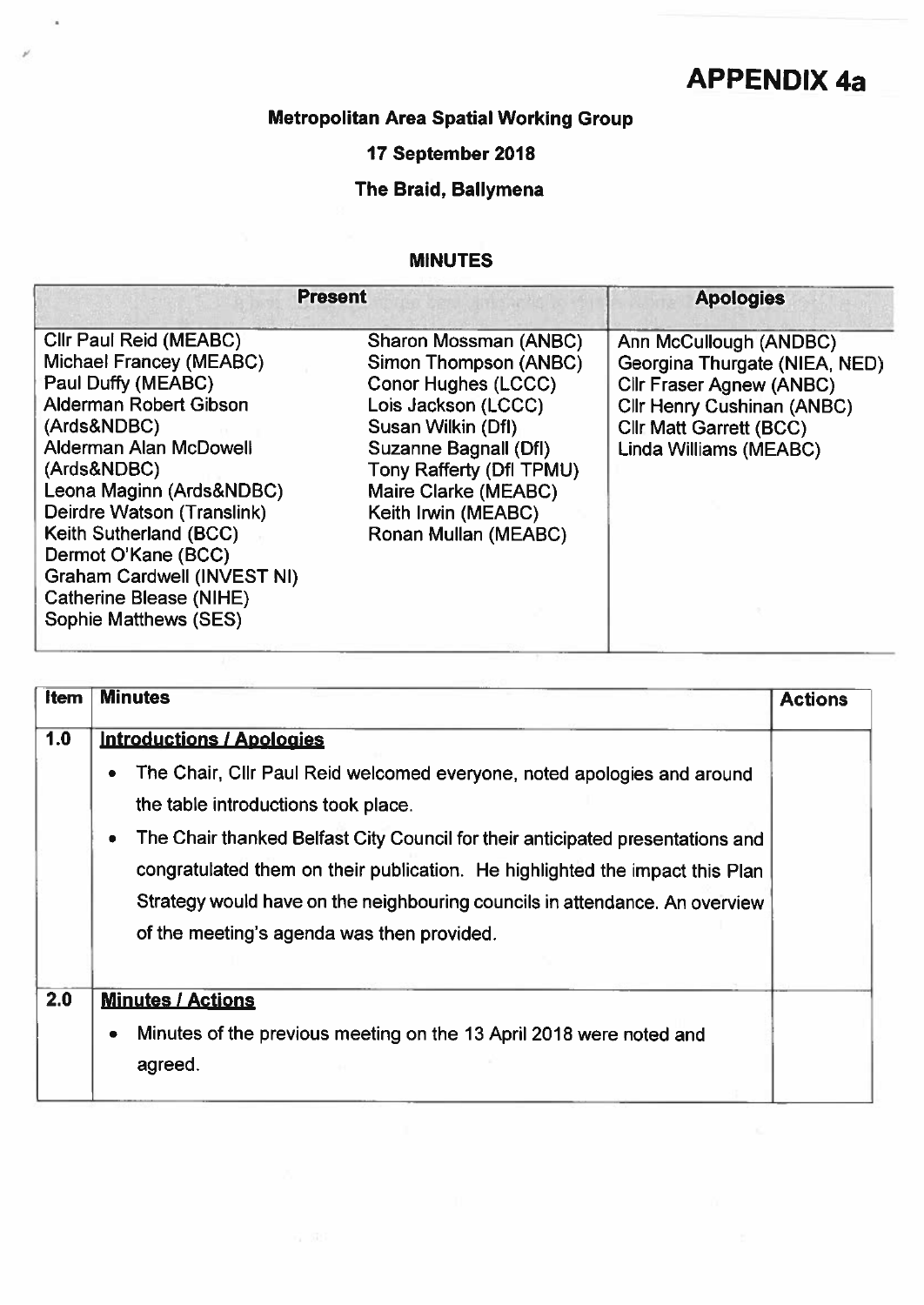#### $3.0$ **Updates on LDP progress from Councils**

- MF updated the group on MEABC timeframes of plan preparation. He highlighted current studies such as Strategic Housing Study including Urban Capacity (UCS); Retail Study; Employment and Economic Development Studies – including a demand for employment space report by UUEPC and a supply of economic land report by CBRE; and a Landscape Character Area (LCA) Assessment. In addition, MF outlined the ongoing Policy development, and working with a Programme Management Team made of key stakeholders and consultees in developing policy before bringing to Councillor Workshops later in the year.
- SM outlined that ANBC had spent the summer developing their policy with Councillors with a first draft now completed and hoped to run past Consultees late October. Their Retail, Employment and LCA studies are all now finalised
- LM stated that Ards&NDBC hoped to publish their POP in early New Year.
- CH updated the group that LCCC had commissioned their Employment Study jointly with a Housing Growth Study and had commenced their LCA Assessment. Policies are currently being drafted with the intention of publishing draft Plan Strategy by end of Q1 2019 (TBC).
- Ald AMcD highlighted the problem in Ards&NDBC of losing employment land to housing over the years with the remaining sites requiring infrastructure improvements to be viable to develop. Some landowners were also not making land available for industry as they were holding out for higher land values for housing. This was forcing business elsewhere outside the Council area, usually towards BCC. Asked if other Councils had the same issue. He also added he would like to see employment zonings in smaller settlements.
- MF and PD commented on the employment land situation in MEA, stating that there were issues with over supply / slow rates of uptake of land. Also some issues of decontamination etc meaning developers often wanted housing to justify the cost of developing site.
- PD commented that under the new Plan Led System, more weight should be given to what land is zoned for in the existing Plan, however this may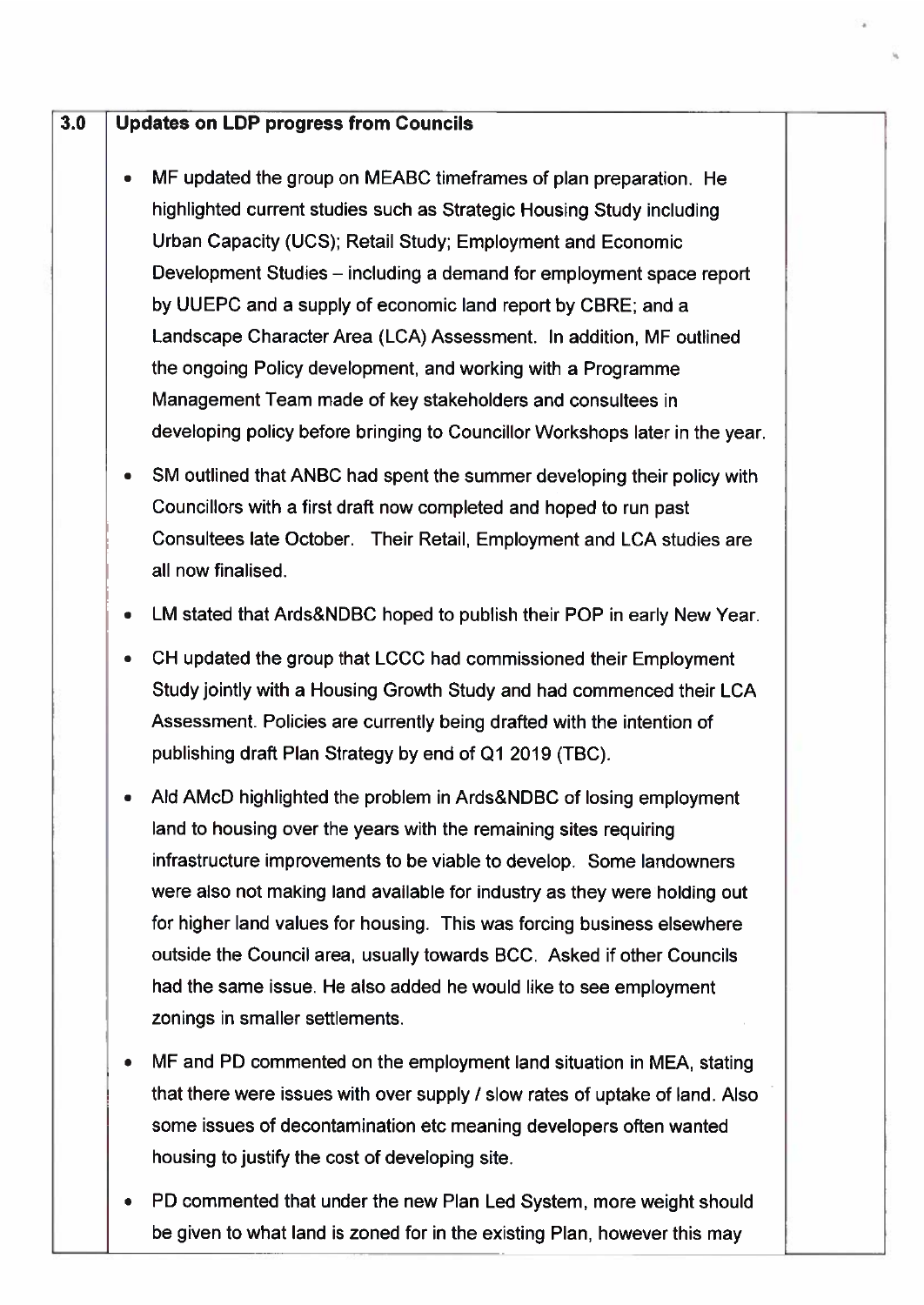be difficult to defend when zoned land remains undeveloped after 20+ years. LDP teams need to check why these lands aren't coming forward even though zoned.

- SM stated employment land in ANBC wasn't under pressure for housing so they are proposing to protect these industrial lands as Strategic **Employment Lands (SELs).**
- LM informed the group that Ards&NDBCs employment land review was underway to ensure that land zoned is deliverable.
- LJ added that LCCC had sent letters of intent to landowners asking why no development on zoned sites, as part of developing the evidence base.
- DOK said this showed the importance of bringing forward LDPs with appropriate zonings. BCC Urban Capacity Study (UCS) had shown they had twice as much employment land than was needed.
- KS added that BCCs redraft of PPS 4 policies had made it more flexible to free up some of this land for housing, and advised that an up to date LDP should try to address the type of market failures that Ald AMcD referred to. In addition BBC have set up a database to monitor and review market trends to ensure LDP remains relevant.
- GC stated that the default position of Invest NI is that economic land should be retained for that use and protected from other development to ensure future demands are met.

#### $4.0$ **Updates from Consultees**

Dfl Planning

SW updated the group re Dfl Planning work programme including having responded to 9 POPs to date, and currently looking at BCC draft PS (congratulated BCC on reaching publication). Continue to consult with other Dfl sections, and sit on the Transport Plan Project Board.

- Welcomed the engagement between councils and PAC.
- Highlighted draft LDP checklist (still to be finalised at next Development Plan Working Group (DPWG) meeting. Stated that this should be used along with existing Practice Note on Soundness and that the checklist will not change the latter in any way.
- Welcomed involvement in MASWG and discussions amongst the group.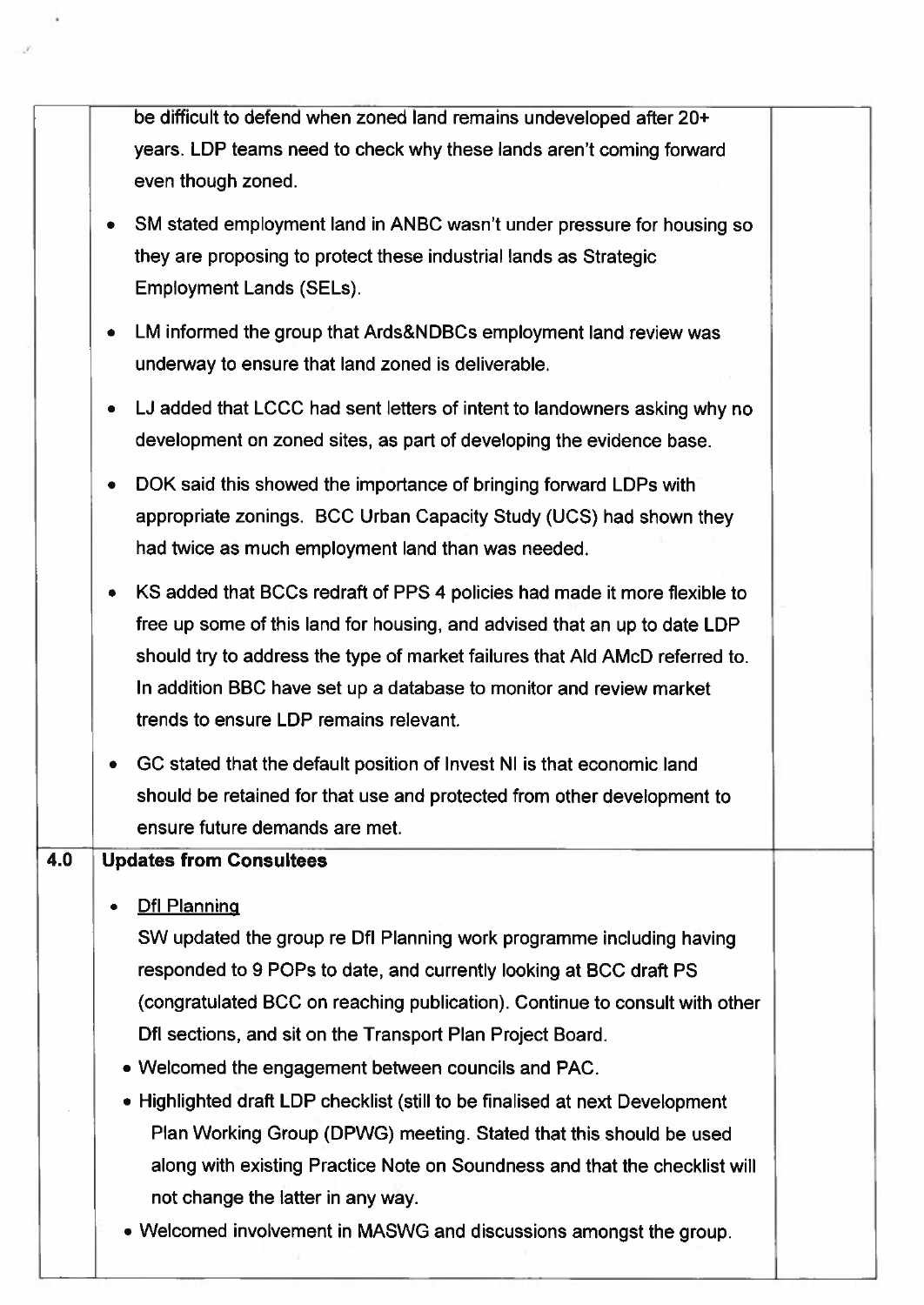• Several members of the group requested clarification from DfI on the publication of LDP checklist, and whether there is a need to publish as formal guidance. Some expressed concern re potential risk of pitfalls including opening up potential to challenge a Plan. Also PAC may hold Councils to account over this so need to get this issue resolved at next DPPWG.

> Dfl responded that publication arrangements still to be decided on. The intention is not to cause any confusion with the DPPN – rather to supplement it.

#### **NIHE**

CB welcome the BCC 4 week period pre-consultation as it helped with resource issues.

- Welcomed the Belfast PS stance on Affordable Housing and Lifetime Homes.
- Informed group that NIHE hope to publish affordable housing policies in conjunction with DfC in near future.
- NIHE have also commissioned research on housing market areas (based on travel to work areas rather than council boundaries). Also, greater Belfast housing market data about to be tendered – hope to have next summer in time for LPPs.
	- Discussion took place around timeframe and status of affordable housing guidance. NIHE confirmed unlikely to be formal guidance and intention to have draft finalised before the end of this year.
	- Ald RG highlighted commuter to work issues for Councils in greater Belfast area. NIHE responded re importance of LDPs ensuring appropriate employment land and housing.

#### DfI TPMU

 $5.0$ • TR updated the group on Belfast Metropolitan Transport Strategy (BMTS). The first board meeting was held in August and signed off methodology for modelling work. Detailed modelling expected to complete by end of year, followed by engagement with councils. First draft of BMTS expected Q1 2019, with around 6 months to finalise, taking account of the public consultation.

• Transport evidence base to inform Local Transport Strategies (LTS) now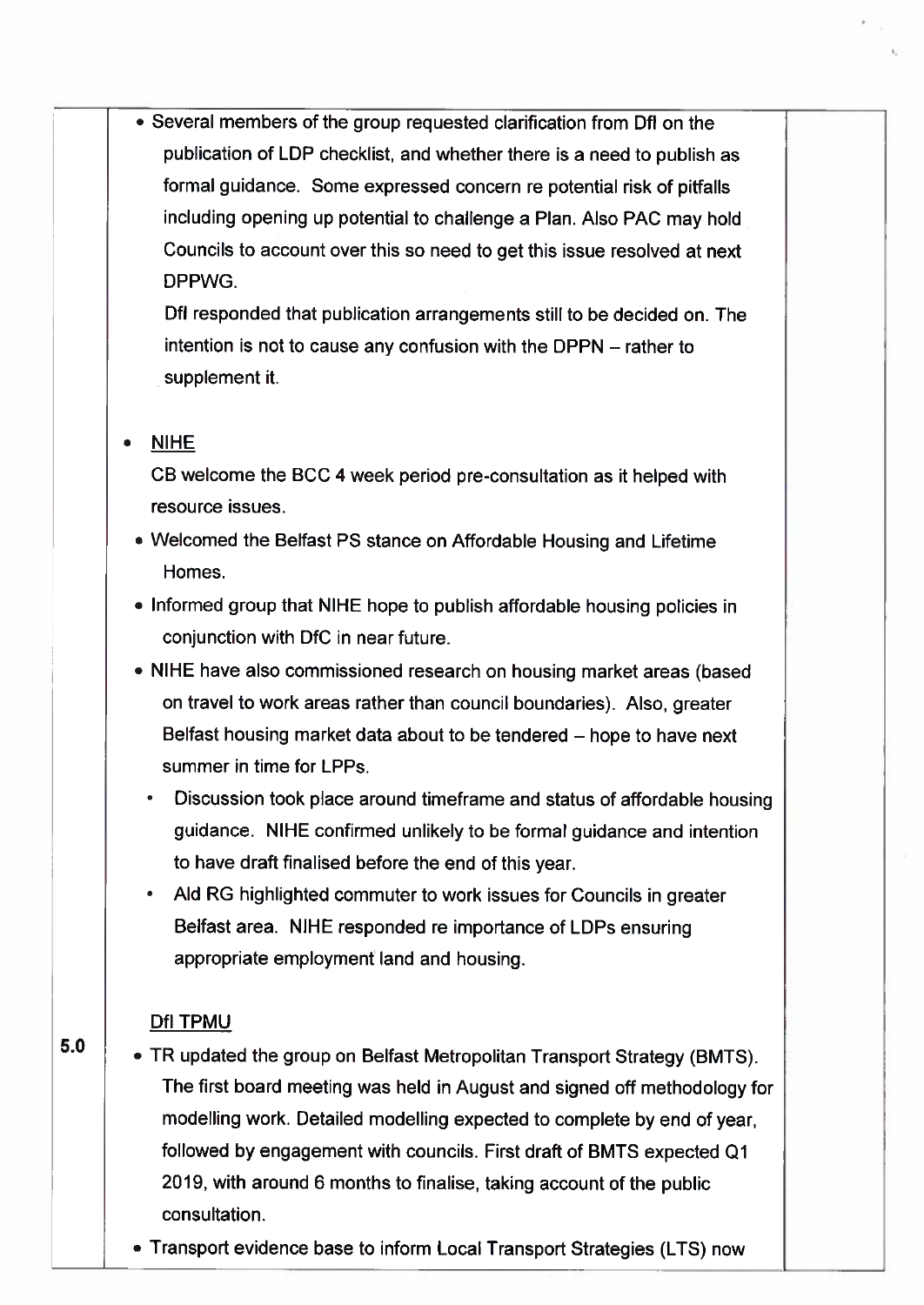gathered for all 5 Council areas in MASWG in their entirety. ANBC and MEABC initial draft expected end Oct, with LCCC and Ards&NDBC expected end November (tender out w/c 17 September). Detailed modelling by end of Dec then engagement with Councils.

#### **Presentation on BCC Plan Strategy**

- KS presentation on LDP process included publication and consultation arrangements and highlighted that the 4 week pre-consultation period and 8 week formal consultation period was to fit in with BCCs policy of a 12 week period for all of Council's public consultations. Awareness events held during initial 4 week period, plus use of digital and media (data obtained from BCC website re downloads, views etc).
- KS highlighted the PS had changed from initially a high level PS to a much larger document containing all operational policies. Referred to engagement with members post POP before writing policies and going to consultees. Highlighted the amount of work involved including 6month+ engagement with Members though Planning Committee and Steering Group re policy formulation; gaining consultee and key stakeholder commitment to the process; updating evidence base of 19 preparatory papers (combined some of these); ensure linkages to Community Plan; and carrying out SA (SEA).
- KS outlined some of the learning experiences thus far, including unrealistic timeframes (particularly given that this is a new Plan process); ensuring adequate resources (that transferring from former DOE now shown to be grossly inadequate); starting SA early in process; critical importance of new relationships and sustaining engagement with stakeholders.
- BCC next steps included Independent Examination (IE) estimated Q2/Q3 2019, then adoption of Plan Strategy. Suggested PS process of adoption anticipated to take 12 months (draft PS submitted to DfI – PAC – DfI and report back to Council) with draft LPP likely in 2020. BCC hope to develop supplementary planning guidance (SPG) in early 2019, along with prioritising some targeted master-planning for specific areas (to be part of the LPP).
- DOK presentation of Plan Strategy included an outline of what BCC PS is. Highlighted the enormous challenge of reviewing, re-drafting and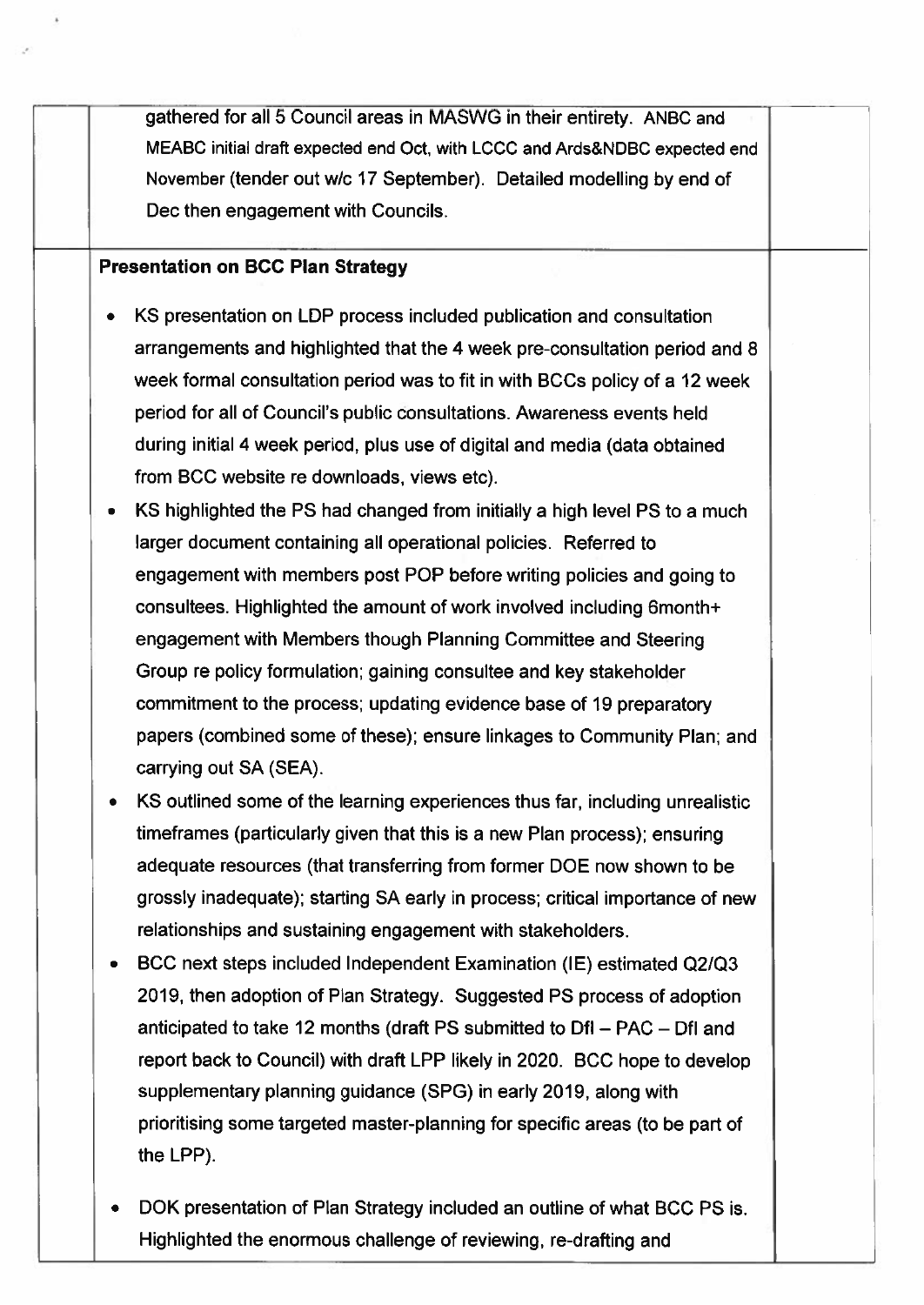incorporating into PS all the Planning Policy Statements (PPSs), which represent some 30 years of planning policy in NI.

- DOK outlined specific aspects of the PS such as sustainable development themes; key blue/green infrastructure grid (as in other key cities around the world); spatial articulation of community plan; strategic aims and objectives: strategic policies; spatial development strategy; topic based policies (based on SPPS with parts of relevant PPS to supplement).
- DOK highlighted the need for 20+ SPG documents to be produced rather than including all in the PS which would have made it a huge document.
- DOK finished by highlighting the importance of getting the message of Soundness out to the public, and explaining the Tests whilst letting the public know this is not a done deal and they can still input into the LDP.
- Discussion followed on the role of neighbouring councils as statutory consultees and the use of online consultation platforms.
- Ald A.McD asked if Belfast CC regarded neighbouring councils as key stakeholders and if Belfast planners would be prepared to deliver their presentation to Ards&NDBC and to speak about housing and jobs figures in more detail.

DOK said that neighbouring councils are statutory consultees and as such, BCC would be content to present and engage, if invited.

- Ald RG specifically asked BCC what % of their proposed housing was anticipated to be brownfield/greenfield?
	- KS confirmed that their UCS had indicated sufficient capacity, however detailed work was still required on this for LPP stage.
- SM asked if BCC were using Citizen Space for carrying out their public consultation.
	- DOK indicated that they are using Citizen Space but found the need to have fewer questions and also more succinct questions, so as to make the consultation process more manageable.
	- . KS added that amendments have also been made to the platform so as to allow for GDPR
- MF asked if UCS showed any likely potential for housing overspill into neighbouring / nearby councils.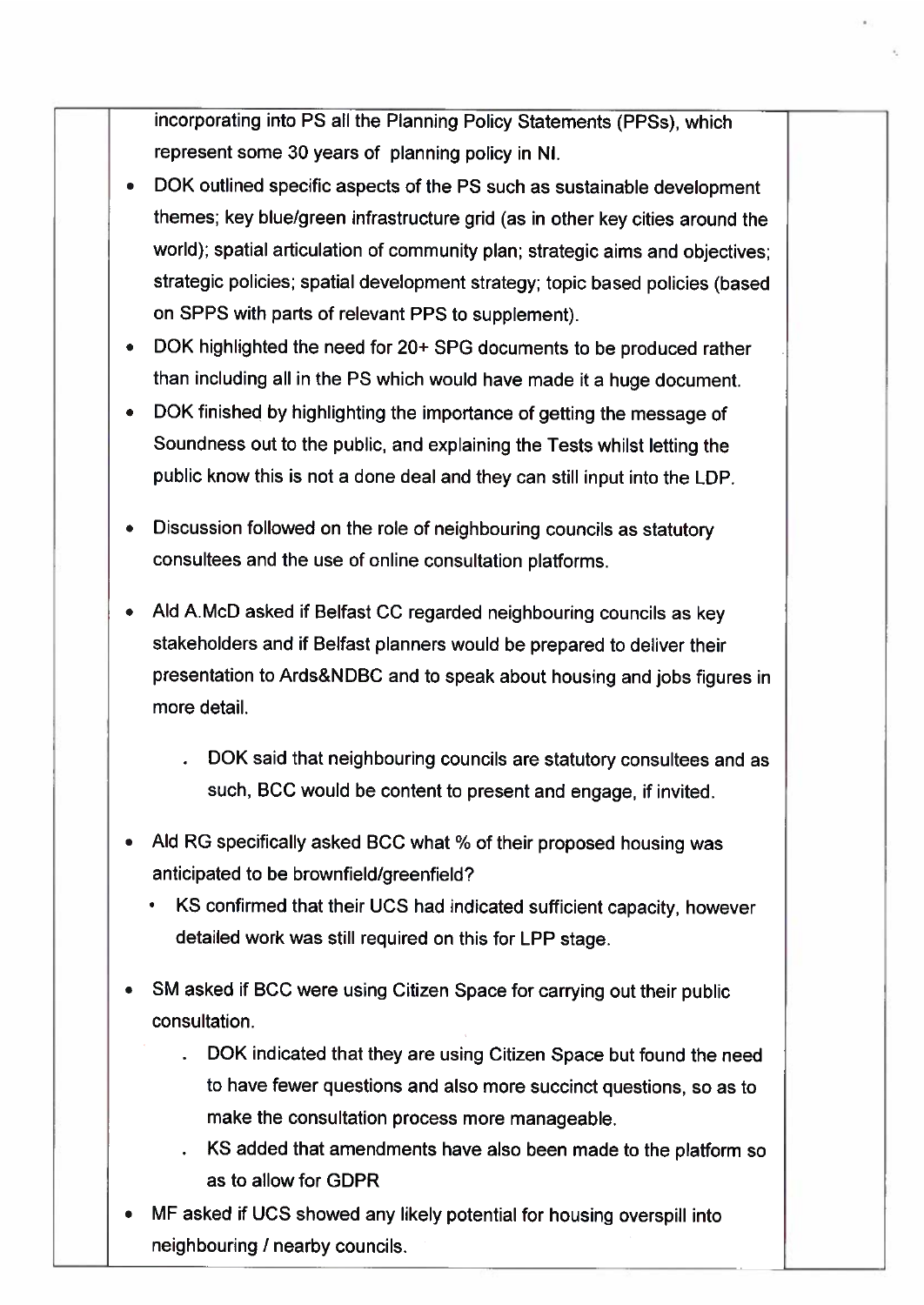|     | DOK responded that the housing market would influence this over the<br>$\bullet$<br>Plan period, but housing growth targets can be accommodated in BCC in<br>theory.                                                                                                                                                                                        |  |
|-----|-------------------------------------------------------------------------------------------------------------------------------------------------------------------------------------------------------------------------------------------------------------------------------------------------------------------------------------------------------------|--|
|     | PD asked about the risk of publishing the draft PS in the absence of LTS.<br>KS responded that DfI hadn't said not to, and DOK added the transport<br>٠<br>policies and overarching principles in the PS had changed from PPS 3                                                                                                                             |  |
|     | and PPS 13 to reduce potential for conflict with LTS.                                                                                                                                                                                                                                                                                                       |  |
|     | • SB confirmed that publication of PS in advance was at a Council's risk.                                                                                                                                                                                                                                                                                   |  |
|     | MF asked if the PS had departed from any POP Preferred options.                                                                                                                                                                                                                                                                                             |  |
|     | DOK stated POP options had been purposely kept high level, but some                                                                                                                                                                                                                                                                                         |  |
|     | hadn't been taken forward into the POP for operational reasons.                                                                                                                                                                                                                                                                                             |  |
| 6.0 | <b>Action Points</b><br>Dfl Planning to finalise LDP Checklist and bring forward for                                                                                                                                                                                                                                                                        |  |
|     | discussion with Council planners at next LDP Working Group<br>meeting on 28 September.                                                                                                                                                                                                                                                                      |  |
|     | NIHE to continue to engage with Councils on emerging work<br>۰                                                                                                                                                                                                                                                                                              |  |
|     | on Affordable Housing and Housing Market Areas.                                                                                                                                                                                                                                                                                                             |  |
|     | Dfl TMPU to continue to engage with Councils on emerging<br>$\bullet$<br><b>BMTS and LTS.</b>                                                                                                                                                                                                                                                               |  |
|     | LM and KS / DOK to liaise in regard to the delivery of the<br>presentation to Ards&NDBC                                                                                                                                                                                                                                                                     |  |
|     | NOTE: Since the meeting LM has suggested that it would be                                                                                                                                                                                                                                                                                                   |  |
|     | useful if the presentation could be circulated to all WG                                                                                                                                                                                                                                                                                                    |  |
|     | members so as to facilitate briefing of Council Committees by                                                                                                                                                                                                                                                                                               |  |
|     | LDP leads. KS / DOK to consider                                                                                                                                                                                                                                                                                                                             |  |
| 7.0 | <b>AOB</b>                                                                                                                                                                                                                                                                                                                                                  |  |
|     | KS highlighted the PAC information seminars currently taking place and<br>0<br>encouraged Councils to spread the word to the public to attend and see<br>how they can understand Soundness and get involved in the process.<br>Suggestions were made to invite PAC to take the information seminars<br>to Councils and generally to stakeholders across NI. |  |
|     | LJ raised difficulties of interrogating the planning portal for social housing<br>figures and asked Dfl that any upgrade or replacement of the portal should<br>enable this to be done.                                                                                                                                                                     |  |

¥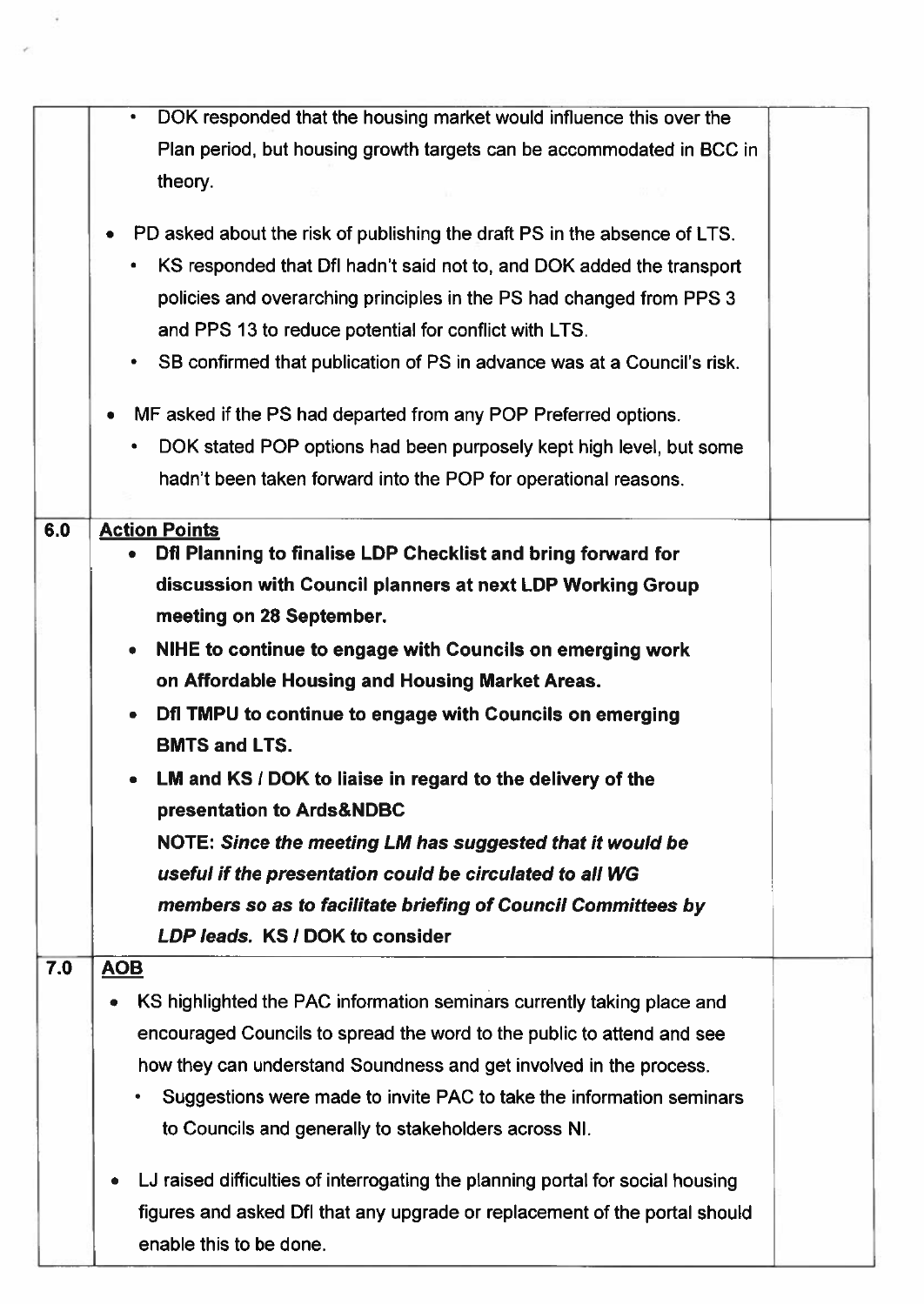# **Next Meeting**

- Next meeting will take place on Monday 3rd December at 10am and will be hosted by ANBC in Mossley Mill. Further details to follow in due course.
- The Chair, Cllr Paul Reid closed the meeting and thanked everyone for  $\bullet$ their attendance.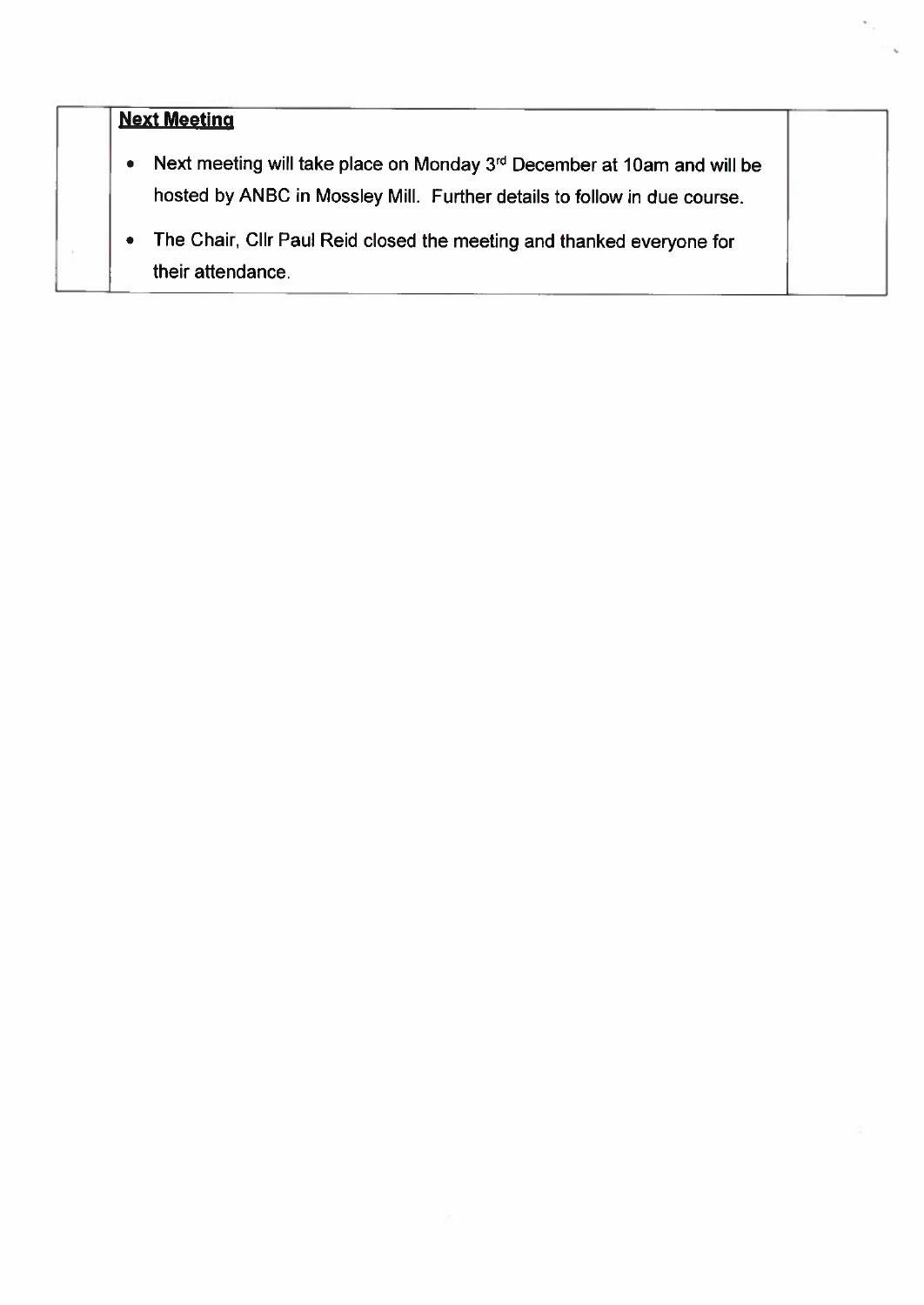# **Metropolitan Area Spatial Working Group Meeting**

Monday 3 December 2018 10am - 12:30pm

#### **Antrim and Newtownabbey Borough Council**

Yarn Suite, Mossley Mill Newtownabbey

### **AGENDA**

- 1. Apologies
- 2. Minutes
- 3. Update from Councils
- 4. Update from Consultees
- 5. Role of Group
- 6. Transport Plans
- 7. Affordable Housing Policy
- 8. Distribution of Housing Growth
- 9. Timetables
- 10. Employment Land Review
- 11. Sprucefield Regional Centre Update
- **12. AOB**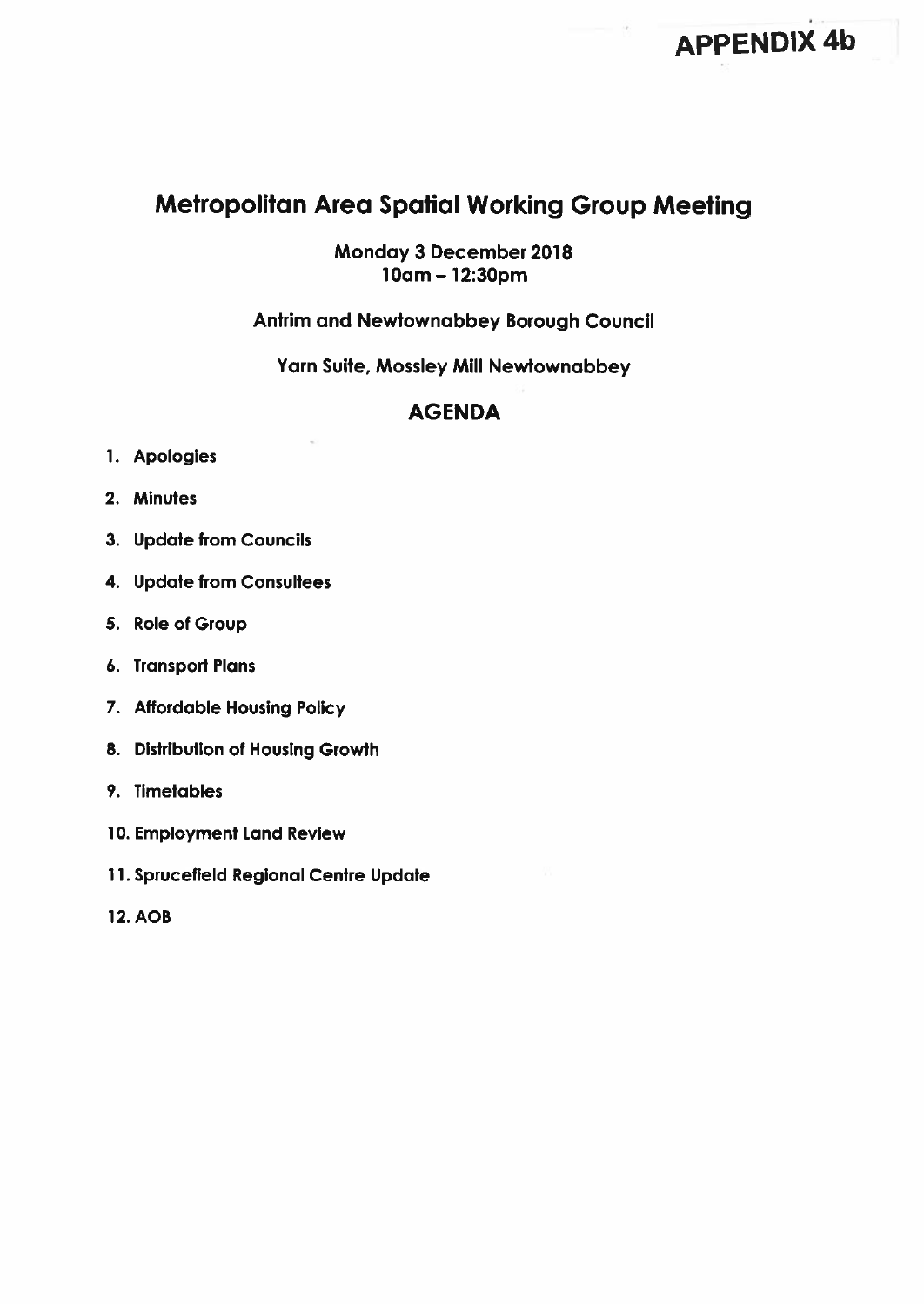#### DRAFT METROPOLITAN AREA SPATIAL WORKING GROUP

#### **Terms of Reference**

#### **Aim and Objectives**

- To provide a liaison forum on spatial planning including cross boundary aspects of  $\bullet$ economic development, housing, transport, and general infrastructure issues arising at regional and sub regional level.
- To lead and co-ordinate the activity to support the 2011 Planning Act and SPPS  $\bullet$ suggestions that the LDP process should include a joined up approach to addressing issues that consider to cross administrative boundaries
- To advise strategic consultees and partners on matters of collective interest in the fields of  $\bullet$ activity listed above.
- To seek agreement on local cross boundary priorities in the fields of activity set out above.
- To ensure that regional policy development, local transport plans and joint working is appropriately linked to the decision making role of the Local Planning Authorities on Local Development Plan documents and related Community Planning.
- To assist in the establishment of detailed arrangements for integration between spatial,  $\bullet$ infrastructure and public service planning activity in appropriately defined localities, where appropriate linked to the Programme for Government.

#### **Purpose**

Specifically the Partnership will:

- share information and analysis on spatial planning, economic development, housing, transport, and general infrastructure issues at regional and sub regional level;
- share information and analysis on cross administrative boundary spatial planning. economic development, housing, transport, and general infrastructure issues;
- review progress against any Timetables, Implementation Plans or monitoring agreements- $\bullet$ including relevant national and local targets:
- develop and communicate consensus views that seek to inform, assist and influence Government, Government agency and Regional institutions / bodies in their policy formulation and decision making roles;
- inform consideration of economic development, housing, transport, general infrastructure funding requirements by providing partners with advice and support to ensure they have the capacity to engage in the LDP process;
- make links with the DfC /NIHE and inform the commissioning of delivery work that assists  $\bullet$ partnership working on housing and a shared evidence base;
- make links with the other sub-regional structures that inform the plan development and other process relevant to the spatial development of the region.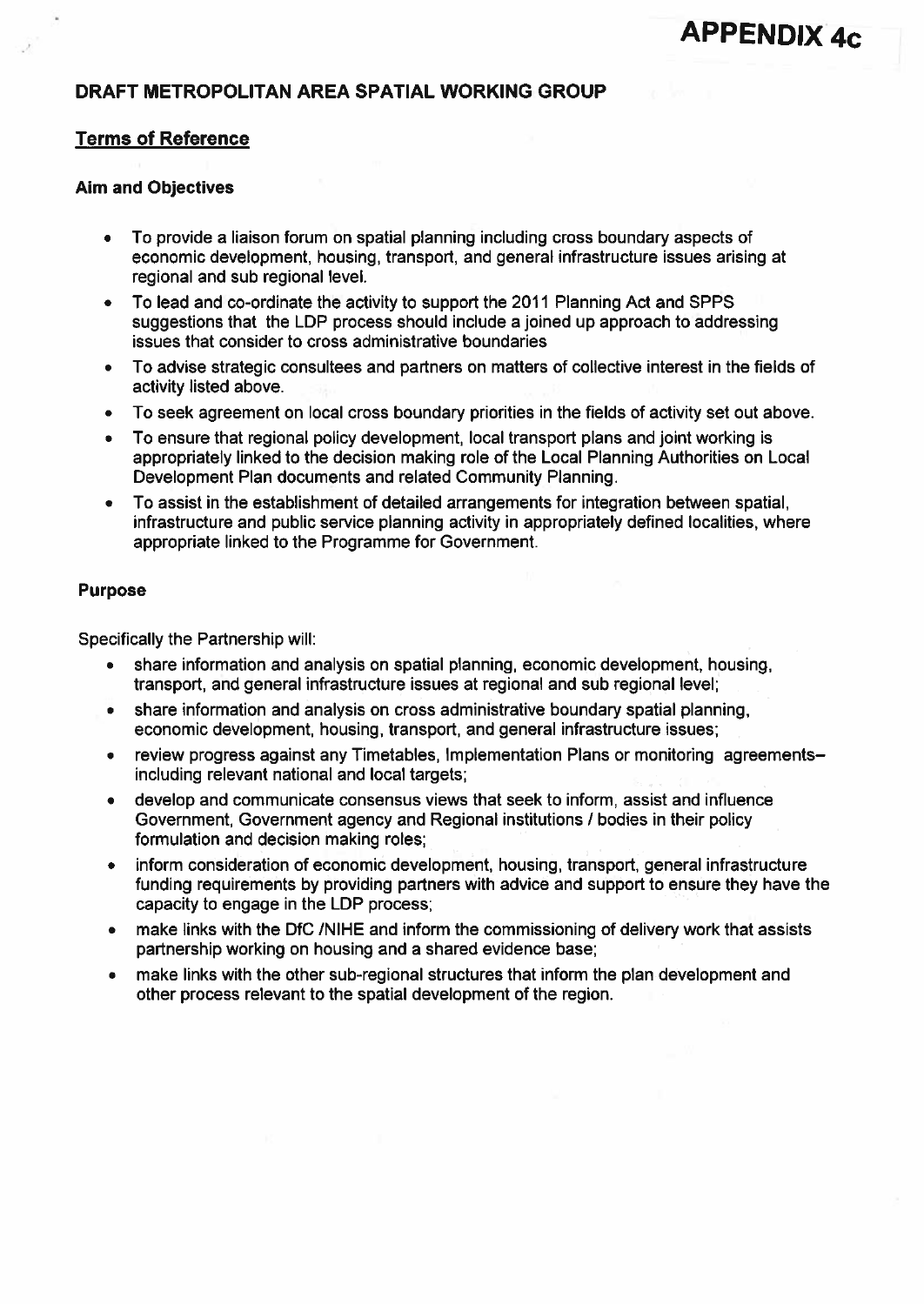#### **Accountability and Working Methods**

The Metropolitan Area Spatial Working Group can only operate by consensus or reference to the parent organisations of the participants. Through consensus it is accountable to the constituent District Councils and any other organisations that are agreed to form part of the working group.

The Working Group will report to the respective Councils on its progress in delivery of any agreed objectives.

The Working Group will should be assisted in achieving agreed objectives by the existing delivery bodies / agencies or structures including:

- Economic and broader development issues District Councils and through the other sub-regional partnerships, including where appropriate existing Community Planning structures.
- Spatial and Infrastructure Planning  $\bullet$ District Councils and District Community Planning Partnerships, supported by the Heads of Planning and Strategic Planning groups to pick up common and cross boundary issues.
- Housing  $\bullet$ Northern Ireland Housing Executive **Housing Organisations**
- $\bullet$ **Transport/ Accessibility**

Dfl through its officer level joint working arrangements on transport. The Working Group should receive reports on and provide input to the Local Transport Plans. There will need to be a strong reporting and delivery link to transport planning studies and projects developed for specific localities to feed into District led work on LDPs.

#### **Working Group Principles**

The Working Group is formed as a thematic partnership and committed to working to the general principles and procedures established for Community Planning and other structures:

- Visible commitment and 'ownership' by the various member organisations and individual  $\bullet$ representatives
- Mutual trust and respect  $\bullet$
- $\bullet$ Openness and transparency
- Effective communication and accountability  $\bullet$
- Removal of barriers to equality of access and opportunity  $\bullet$
- **Effective decision making**  $\bullet$
- The working group is a forum for liaison and information sharing and the development of  $\bullet$ consensus views on matters of mutual interest.
- Consensus views will be used to advise and influence the relevant decision making bodies  $\bullet$ including:
	- **6** Government and its agencies (including specific Departments)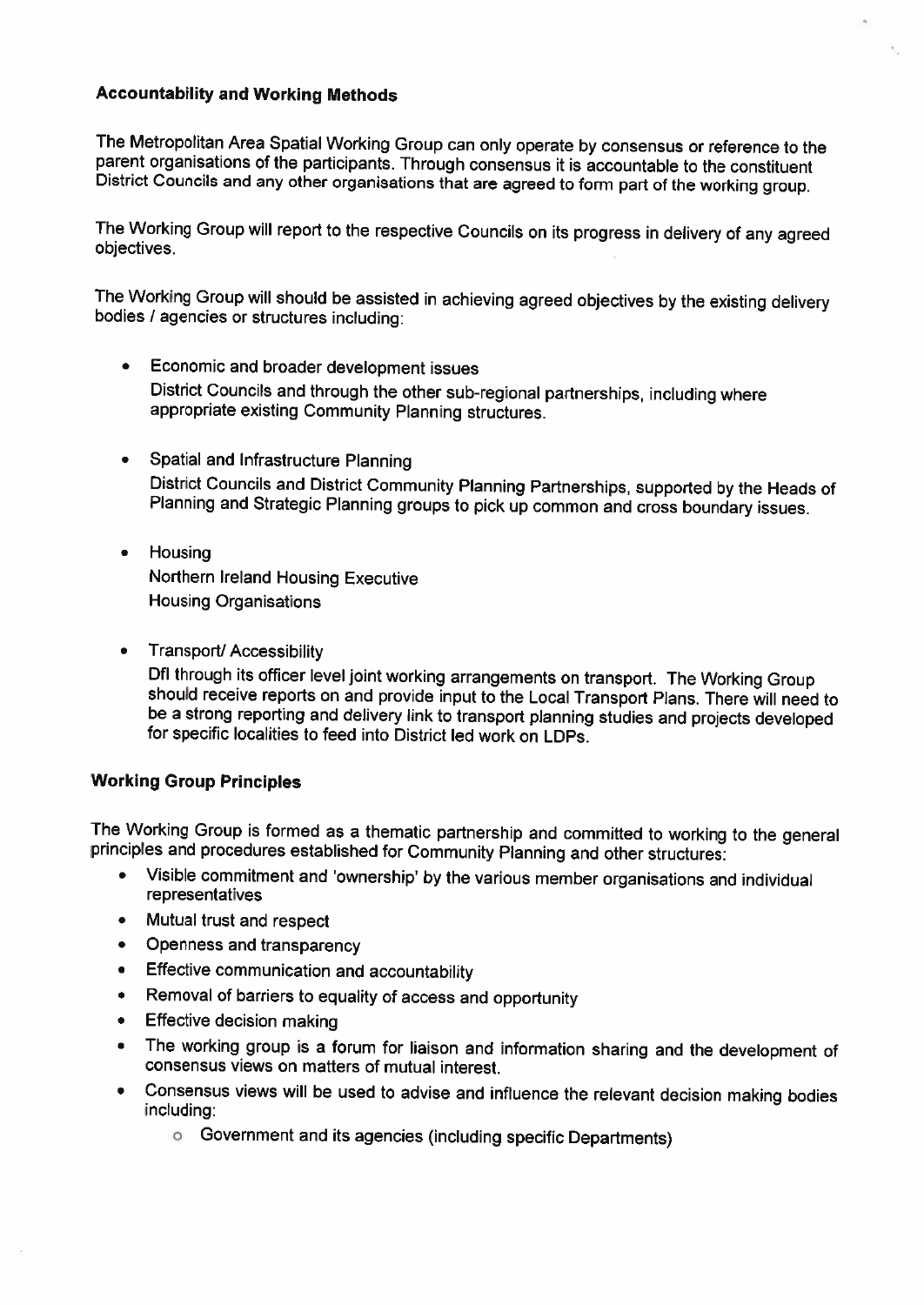- **o** Regional agencies particularly Northern Ireland Housing Executive and NIEA
- o The Department for Infrastructure as the Transport Authority
- o The District CPPs (as the broader locality based co-ordinating partnership)

Other infrastructure and service providing bodies and partnerships that are affected by, and can influence, local economic development, housing, transport, general infrastructure and spatial planning activity

The working group should work closely with other partnerships where there are cross over issues. It will work with CPPs and other locality based partnerships where it is appropriate that a more detailed level of partnership working is undertaken on areas covered by the terms of reference.

#### **Membership/ Chairman and Deputy Chairman**

An elected member, or officer if there is no elected member present, from the host authority will chair the meetings to reflect the cyclic nature of the Working Group.